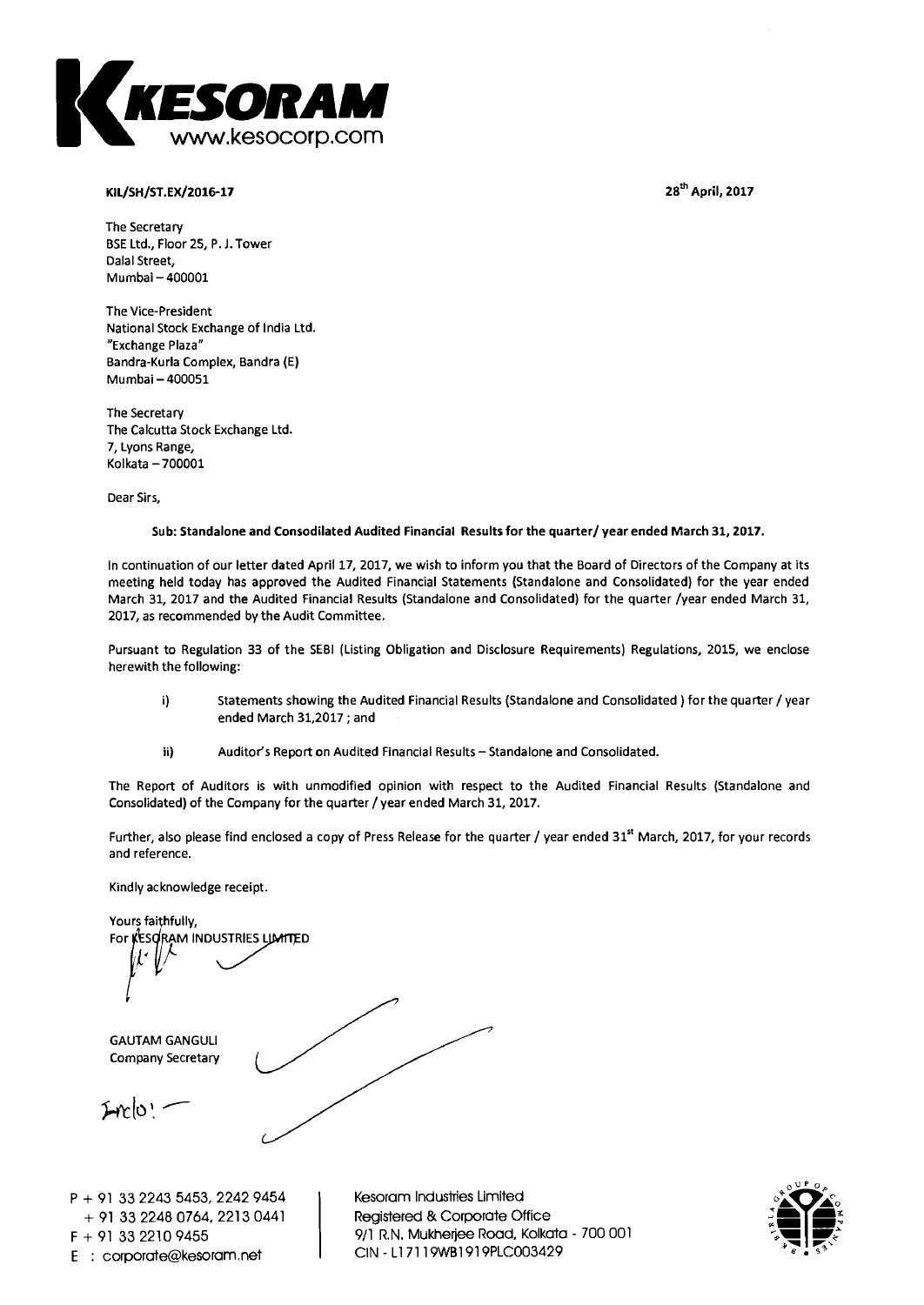#### **KESORAM INDUSTRIES LIMITED**

**Regd. Office : 9/1, R. N. Mukherjee Road, Kolkata - 700 001** 

**Statement of financial results for the quarter and year ended 31st March, 2017 (Approved by the Board of Directors on 28th April, 2017 after review thereof by the Audit Committee )** 

|                         |                                                                                                |                |                |                   |                |            | <b>Rs./Crores</b>   |
|-------------------------|------------------------------------------------------------------------------------------------|----------------|----------------|-------------------|----------------|------------|---------------------|
|                         |                                                                                                |                |                | <b>STANDALONE</b> |                |            | <b>CONSOLIDATED</b> |
|                         |                                                                                                | <b>Current</b> | Preceeding     | Corresponding     | Year to date   |            | Year to date        |
|                         |                                                                                                | Three          | <b>Three</b>   | three months      | figure for     | Previous   | figure for          |
|                         |                                                                                                | months         | months         | ended in the      | current period | Year       | current period      |
|                         |                                                                                                | ended          | ended          | Previous Year     | ended          | ended      | ended               |
| SI.                     | <b>Particulars</b>                                                                             | 31/03/2017     | 31/12/2016     | 31/03/2016        | 31/03/2017     | 31/03/2016 | 31/03/2017          |
|                         |                                                                                                |                |                |                   |                |            |                     |
| No.                     |                                                                                                | (Unaudited)    | (Unauditod)    | (Unaudited)       | (Audited)      | (Audited)  | (Audited)           |
|                         |                                                                                                |                |                |                   |                |            |                     |
| $\mathbf{1}$            | Income from Operations                                                                         |                |                |                   | 4,205.70       | 4,542.45   | 4,396.45            |
|                         | a) Sales / Income from Operations                                                              | 1,103.13       | 1,010.10       | 1,176.98          |                |            |                     |
|                         | b) Other Operating income                                                                      | 0.51           | 1.93           | 2.77              | 3.32           | 11.78      | 3.36                |
|                         | Total income from operations                                                                   | 1,103.64       | 1,012.03       | 1,179.75          | 4,209.02       | 4,554.23   | 4,399.81            |
| $\overline{\mathbf{2}}$ | Expenses                                                                                       |                |                |                   |                |            |                     |
|                         | a) Cost of Materials consumed                                                                  | 294.61         | 224.02         | 288.75            | 1,004.25       | 1,369.12   | 1,060.46            |
|                         | b) Purchase of stock-in-trade                                                                  | 57.37          | 43.45          | 13.49             | 209.65         | 73.38      | 209.65              |
|                         | c) Changes in inventories of finished goods,                                                   | (4.54)         | 29.69          | 147.21            | 117.12         | 73.76      | 125.84              |
|                         | work-in-progress and stock-in-trade                                                            |                |                |                   |                |            |                     |
|                         | d) Excise Duty                                                                                 | 133.61         | 110.82         | 117.16            | 460.92         | 453.94     | 484.18              |
|                         | e) Employee benefits expense                                                                   | 81.91          | 81.47          | 70.64             | 313.26         | 292.58     | 389.85              |
|                         | Depreciation and amortisation expense                                                          | 25.11          | 28.16          | 26.62             | 108.97         | 122.31     | 123.54              |
|                         | Power and fuel<br>g)                                                                           | 170.45         | 134.98         | 182.98            | 613.23         | 681.07     | 642.71              |
|                         | h) Packing and carriage                                                                        | 249.64         | 217.51         | 202.63            | 872.75         | 707.40     | 875.39              |
|                         | Other expenses<br>i).                                                                          | 155.10         | 166.69         | 428.13            | 626.90         | 1,185.56   | 664.95              |
|                         |                                                                                                |                |                |                   |                |            |                     |
|                         | Total Expenses                                                                                 | 1,163.46       | 1,036.79       | 1,477.61          | 4,327.05       | 4,959.12   | 4,576.57            |
| 3                       | Profit/(Loss)from operations before other income,<br>finance costs and exceptional items (1-2) | (59.82)        | (24.76)        | (297.86)          | (118.03)       | (404.69)   | (176.76)            |
| 4                       | Other income                                                                                   | 54.57          | 24.82          | 58.16             | 143.86         | 117.28     | 100.81              |
|                         |                                                                                                |                |                |                   |                |            |                     |
| 5                       | Profit/(Loss) from ordinary activities before<br>finance costs and exceptional items (3+4)     | (5.25)         | 0.06           | (238.70)          | 25.83          | (287.61)   | (75.95)             |
| 6                       | <b>Finance Costs</b>                                                                           | 59.42          | 68.84          | 166.77            | 268.98         | 677.53     | 273,33              |
| $\overline{7}$          | Profit/(Loss) from ordinary activities after                                                   | (64.87)        | (68, 76)       | (406.47)          | (243.15)       | (965, 14)  | (349.28)            |
|                         | finance costs but before exceptional items (5-6)                                               |                |                |                   |                |            |                     |
| 8                       | Exceptional items (Net)                                                                        | (12.20)        |                | 755.35            | 121.35         | 755.35     | 121.35              |
| 9                       |                                                                                                |                |                |                   |                |            |                     |
|                         | Profit /(Loss) from ordinary activities<br>before tax (7+8)                                    | (78.87)        | (68.78)        | 348.88            | (121.80)       | (209.79)   | (227.93)            |
|                         |                                                                                                |                |                |                   |                |            |                     |
| 10                      | Tax expense                                                                                    |                |                |                   | 2.33           |            | 2.33                |
|                         | a) Current tax charge / (credit) (in respect of earlier year)                                  | (2.36)         |                |                   |                |            |                     |
|                         | b) Deferred tax charge / (credit)                                                              |                |                |                   |                |            |                     |
| 11                      | Net Profit /(Loss) from ordinary activities after tax (9 - 10)                                 | (74.51)        | (68.78)        | 348.88            | (124.13)       | (209.79)   | (230.26)            |
| $12 \,$                 | Extraordinary items (net of tax expense Rs. Nil)                                               |                |                |                   | $\sim$         |            |                     |
|                         | Net Profit /(Loss) for the period for continuing                                               | (74.51)        | (68.78)        | 348.88            | (124.13)       | (209.79)   | (230.26)            |
| 13                      | operations (11-12)                                                                             |                |                |                   |                |            |                     |
| 14                      | Profit/(Loss) before tax from discontinuing<br>operations                                      |                |                | (9.96)            |                | (34.50)    |                     |
| 15                      | Tax expense of discontinued operetions                                                         |                | $\blacksquare$ |                   |                |            | $\blacksquare$      |
|                         | Profit/(Loss) for the period from discontinuing                                                |                |                |                   |                |            |                     |
| 16                      | operations after tax (14-15)                                                                   | ä.             | ٠              | (9.96)            | ۰              | (34.50)    |                     |
|                         |                                                                                                |                |                |                   |                |            |                     |
| 17                      | Profit on Disposal of Assets and Liabilities of<br><b>Discontinuing Operations</b>             |                |                | 381.41            |                | 381.41     |                     |
|                         |                                                                                                |                |                |                   |                |            |                     |
| 18                      | Profit/(Loss) for the period from discontinuing<br>operations (16+17)                          |                |                | 371.46            |                | 348.91     |                     |
| 19                      | Profit/(Loss) for the period (13+18)                                                           | (74.51)        | (68.78)        | 720.33            | (124.13)       | 137.12     | (230.26)            |

Page 1 of 5

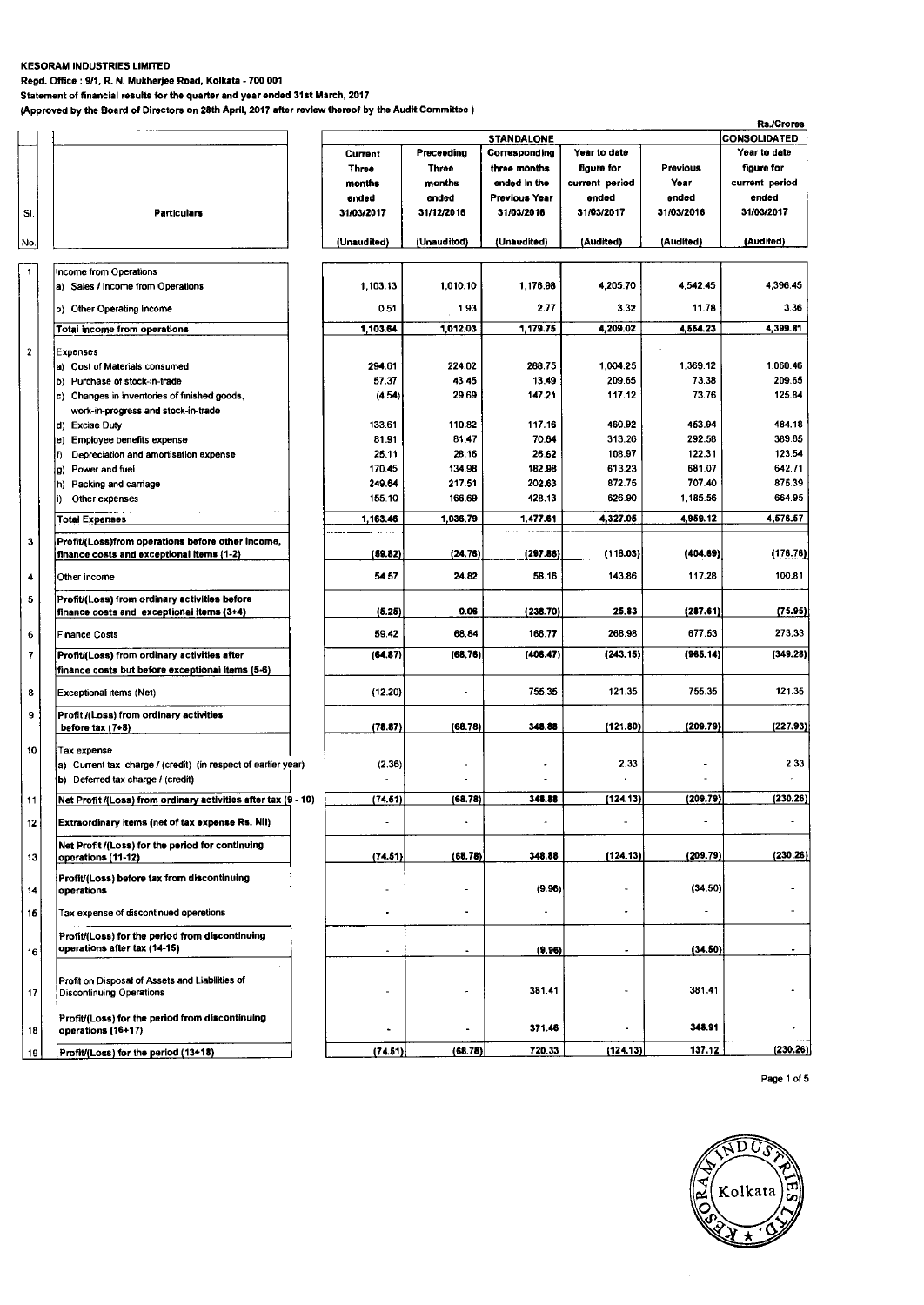#### **KESORAM INDUSTRIES LIMITED**

**Regd. Office : 9/1, R. N. Mukherjee Road, Kolkata - 700 001 Statement of financial results for the quarter and year ended 31st March, 2017** 

**IApproved by the Board of Directors on 28th April, 2017 after review thereof by the Audit Committee)** 

|     |     |                                                                                            |     | <b>STANDALONE</b>                                        |                                                             |                                                                                     |                                                                     |                                                | <b>CONSOLIDATED</b>                                                 |
|-----|-----|--------------------------------------------------------------------------------------------|-----|----------------------------------------------------------|-------------------------------------------------------------|-------------------------------------------------------------------------------------|---------------------------------------------------------------------|------------------------------------------------|---------------------------------------------------------------------|
| Si. |     | <b>Particulars</b>                                                                         |     | <b>Current</b><br>Three<br>months<br>ended<br>31/03/2017 | Preceeding<br><b>Three</b><br>months<br>ended<br>31/12/2016 | Corresponding<br>three months<br>ended in the<br><b>Previous Year</b><br>31/03/2016 | Year to date<br>figure for<br>current period<br>ended<br>31/03/2017 | <b>Previous</b><br>Year<br>ended<br>31/03/2016 | Year to date<br>figure for<br>current period<br>ended<br>31/03/2017 |
|     |     |                                                                                            |     | (Unaudited)                                              | (Unaudited)                                                 | (Unaudited)                                                                         | (Audited)                                                           | (Audited)                                      | (Audited)                                                           |
|     | 20  | Paid-up equity share capital<br>(Face value Rs. 10/-per share)                             |     | 117.27                                                   | 117.27                                                      | 117.27                                                                              | 117.27                                                              | 117.27                                         | 117.27                                                              |
|     | 21  | Reserves excluding Revaluation Reserve as per<br>balance sheet of previous accounting year |     |                                                          |                                                             |                                                                                     | 169.97                                                              | 278.19                                         | 63.68                                                               |
|     | 22  | Earnings Per Share (EPS) (Not Annualised)<br>[Face value of Rs.10/- per share]             |     |                                                          |                                                             |                                                                                     |                                                                     |                                                |                                                                     |
|     | ia) | Basic EPS before and after extraordinary items                                             | Rs. | (6.35)                                                   | (6.11)                                                      | 61.42                                                                               | (10.58)                                                             | 12.49                                          | (19.64)                                                             |
|     |     | b) Diluted EPS before and after extraordinary items                                        | Rs. | (6.35)                                                   | (6.11)                                                      | 61.42                                                                               | (10.58)                                                             | 12.49                                          | (19.64)                                                             |

Page 2 of 5

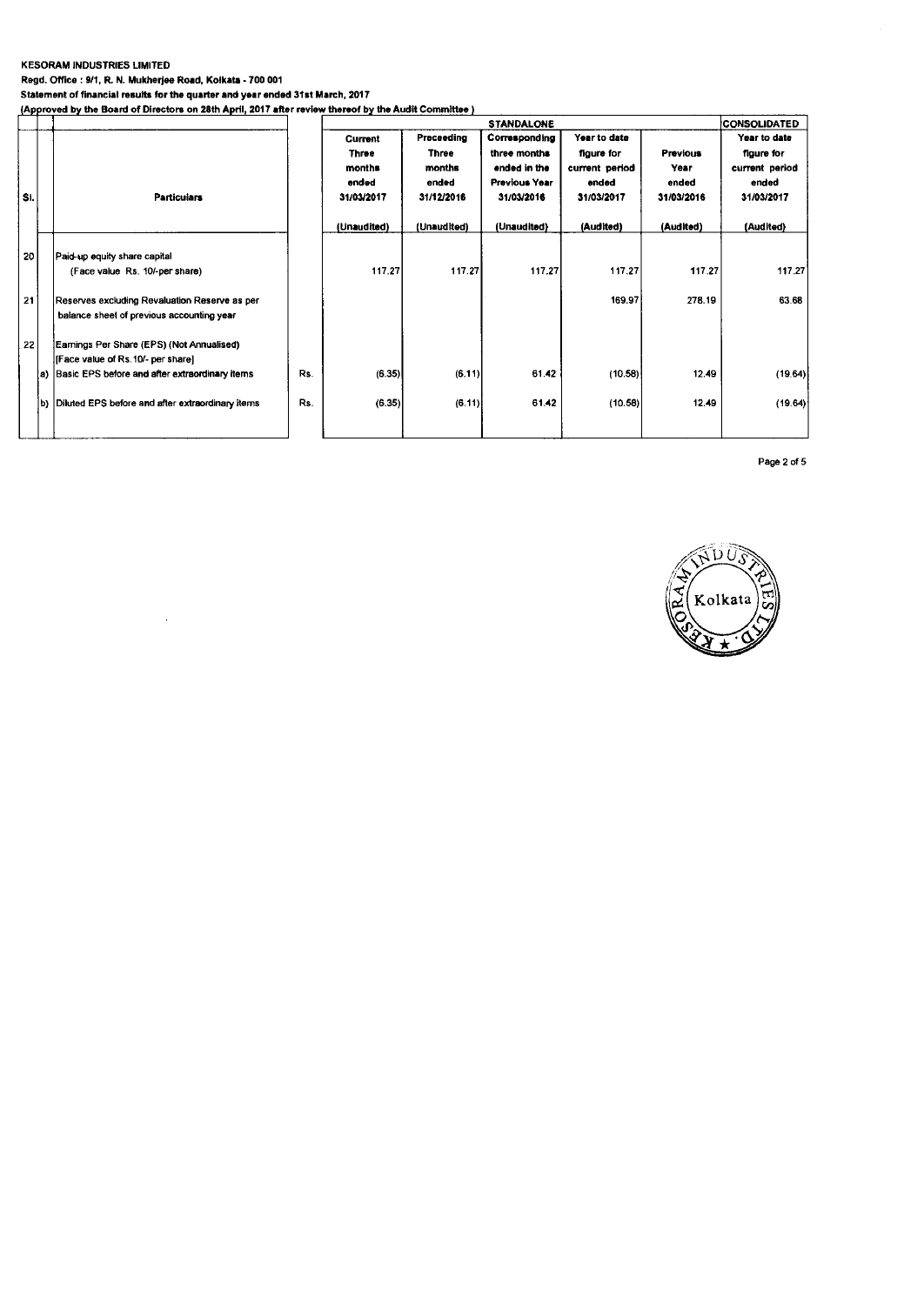# KESORAM INDUSTRIES LIMITED<br>Regd. Office : 9/1, R. N. Mukherjee Road, Kolkata - 700 001<br>Statement of financial results for the quarter and year ended 31st March, 2017<br>(Approved by the Board of Directors on 28th April, 2017

**Statement of Segment Revenue, Results , Assets, Liabilities and Capital Employed Rs./Crores** 

 $\ddot{\phantom{1}}$ 

|              |                                                                                | <b>STANDALONE</b>        |                |                      |                   |                    | <b>CONSOLIDATED</b>                |
|--------------|--------------------------------------------------------------------------------|--------------------------|----------------|----------------------|-------------------|--------------------|------------------------------------|
|              |                                                                                | Current                  | Preceeding     | Corresponding        | Year to date      |                    | Year to date                       |
|              |                                                                                | Three                    | <b>Three</b>   | three months         | figure for        | <b>Previous</b>    | figure for                         |
|              |                                                                                | months                   | months         | ended in the         | current period    | Year               | current period                     |
|              |                                                                                | ended                    | ended          | Previous Year        | ended             | ended              | ended                              |
| SI.          | <b>Particulars</b>                                                             | 31/03/2017               | 31/12/2016     | 31/03/2016           | 31/03/2017        | 31/03/2016         | 31/03/2017                         |
|              |                                                                                | (Unaudited)              | (Unaudited)    | (Unaudited)          | (Audited)         | (Audited)          | (Audited)                          |
| 1            | Segment Revenue                                                                |                          |                |                      |                   |                    |                                    |
| a            | Tyres                                                                          | 428.18                   | 396.27         | 537.72               | 1,727.18          | 2,140.03           | 1,727.18                           |
| b            | Cement                                                                         | 674.95                   | 613.83         | 639.26               | 2,468.30          | 2,402.42           | 2,468.30                           |
| c            | Unallocated<br>Total                                                           | 1,103.13                 | 1,010.10       | 1.176.98             | 10.22<br>4,205.70 | 4.542.45           | 4,195.48                           |
|              | Less: Inter Segment Revenue ( et cost )<br>Sales /Income                       | 1,103.13                 | 1,010.10       | 1,176.98             | 4,205.70          | 4 5 4 2 4 5        | 4,195.48                           |
| d            | Rayon, T.P. and Chemicals                                                      |                          |                | 86.44                |                   | 322.49             | 200.97                             |
|              | Totol                                                                          | 1,103.13                 | 1,010.10       | 1,263.42             | 4,205.70          | 4,864.94           | 4,396.45                           |
| $\mathbf{2}$ | Segment Results (Profit /(Loss)<br>before tax and interest)                    |                          |                |                      |                   |                    |                                    |
| a            | Tyres                                                                          | (35.70)                  | (30.92)        | (205.08)             | (65.98)           | (388.77)           | (65.98)                            |
| Þ            | Cernent                                                                        | 5.23                     | 36.49          | 41.45                | 100.37            | 251.02             | 100.37                             |
| c            | Unallocated<br>Total                                                           | (30.47)                  | 5.57           | (1.65)<br>(165.28)   | 34.39             | (4.22)<br>(141.97) | 34.39                              |
|              | Less:<br>i) Interest                                                           | 58.27                    | 86.69          | 139.73               | 257.14            | 573.27             | 273.33                             |
|              | ii) Other un-allocable expenditure<br>iii) Other un-allocable income           | 16.79<br>28.66           | 24.65<br>16.99 | 107.25<br>1,142.55   | 105.94<br>206.89  | 262.72<br>1,149.58 | 104.31<br>163.25                   |
|              | Other un-allocable expenditure net of other<br>un-allocable income[(ii)-(iii)] | (11.87)                  | 7.66           | (1,035.30)           | (100.95)          | (886.86)           | (58.94)                            |
|              | Total Profit/(Loss) before tax                                                 | (76.87)                  | (68.78)        | 730.29               | (121.80)          | 171.62             | (180.00)                           |
| d            | Rayon, T.P. and Chemicals                                                      |                          |                | (9.96)               |                   | (34.50)            | (47.93)                            |
|              | Total Profit/(Loss) before tax                                                 | (76.87)                  | (68.78)        | 720.33               | (121.80)          | 137.12             | (227.93)                           |
| 3            | Segment Assets                                                                 |                          |                |                      |                   |                    |                                    |
| а            | Tyres                                                                          | 1,684.72                 | 1.594.31       | 1,594.92             | 1,684.72          | 1,594.92           | 1,684.72                           |
| b            | Cement                                                                         | 1,786.85                 | 1,785.11       | 1,754.08             | 1,786.85          | 1,754.08           | 1,786.85                           |
| с            | Unallocated                                                                    |                          |                |                      |                   |                    |                                    |
|              | Total                                                                          | 3,471.57                 | 3,379.42       | 3,349.00             | 3,471.57          | 3,349.00           | 3,471.57                           |
|              | Rayon, T.P. and Chemicals                                                      |                          |                |                      |                   |                    | 566.08                             |
|              | Total                                                                          | 3,471.57                 | 3,379.42       | 3,349.00             | 3,471.57          | 3,349.00           | 4,037.65                           |
| 4            | Segment Liabilities                                                            |                          |                |                      |                   |                    |                                    |
| а            | Tyres                                                                          | 525.05                   | 645.31         | 572.20               | 525.05            | 572.20             | 525.05                             |
| b            | Cement                                                                         | 351.53                   | 406.03         | 352.99               | 351.53            | 352.99             | 351.53                             |
| c            | Unallocated                                                                    | $\bullet$                |                | $\ddot{\phantom{0}}$ |                   |                    | $\overline{\phantom{a}}$<br>876.58 |
|              | Total                                                                          | 876.58<br>$\blacksquare$ | 1,051.34       | 925.19<br>ä,         | 876.58            | 925.19             | 87.63                              |
| d            | Rayon, T.P. and Chemicals                                                      |                          |                |                      |                   |                    |                                    |
|              | Total                                                                          | 876.58                   | 1,051.34       | 925.19               | 876.58            | 925.19             | 964.21                             |
| 5            | Capital Employed<br>(Segment Assets-Segment Liabilities)                       |                          |                |                      |                   |                    |                                    |
| а            | Tyres                                                                          | 1,159.67                 | 949.00         | 1,022.72             | 1,159.67          | 1,022.72           | 1,159.67                           |
| b            | Cement                                                                         | 1,435.32                 | 1,379.08       | 1,401.09             | 1,435.32          | 1,401.09           | 1,435.32                           |
| c            | Unallocated                                                                    | $\overline{\phantom{a}}$ | $\overline{a}$ |                      |                   |                    | $\overline{\phantom{a}}$           |
|              | Total                                                                          | 2,594.99                 | 2,328.08<br>٠  | 2,423.81             | 2,594.99          | 2,423.81           | 2,594.99<br>478.45                 |
| d            | Rayon, T.P. and Chemicals                                                      | $\blacksquare$           |                |                      |                   |                    |                                    |
|              | <u>Total</u>                                                                   | 2,594.99                 | 2,328.08       | 2,423.81             | 2,594.99          | 2,423.81           | 3,073.44                           |

Page 3 of 5

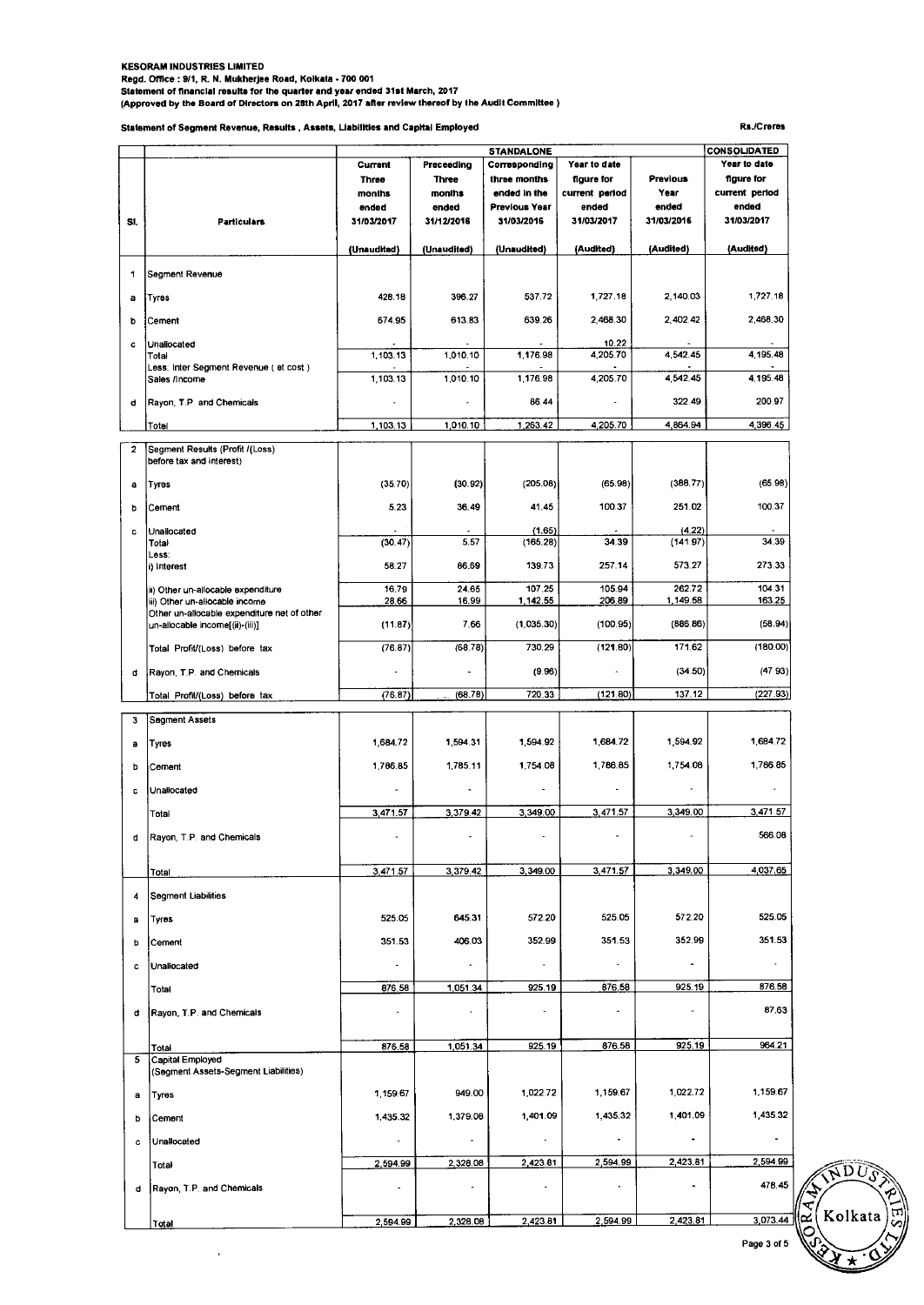#### **KESORAM INDUSTRIES LIMITED**

#### **Regd. Office : 9/1, R. N. Mukherjee Road, Kolkata - 700 001**

**Statement of financial results for the quarter and year ended 31st March, 2017** 

**(Approved by the Board of Directors on 28th April, 2017 after review thereof by the Audit Committee )** 

| 1 Statement of Assets & Liabilities |            |                   | <b>Rs./Crore</b> |  |
|-------------------------------------|------------|-------------------|------------------|--|
|                                     |            | <b>STANDALONE</b> |                  |  |
|                                     | As at      | As at             | As at            |  |
| <b>Particulars</b>                  | 31.03.2017 | 31.03.2016        | 31.03.2017       |  |
|                                     | (Audited)  | (Audited)         | (Audited)        |  |
| (1) SHAREHOLDER'S FUNDS             |            |                   |                  |  |
| (a) Share Capital                   | 124.77     | 124.77            | 124.77           |  |
| (b) Reserves and Surplus            | 170.10     | 278.32            | 63.81            |  |
|                                     | 294.87     | 403.09            | 188.58           |  |
| (2) NON-CURRENT LIABILITIES         |            |                   |                  |  |
| (a) Long-term borrowings            | 2,437.92   | 3,444.09          | 2,437.92         |  |
| (b) Deferred tax liabilities (Net)  |            |                   |                  |  |
|                                     | 2,437.92   | 3,444.09          | 2,437.92         |  |
| (3) CURRENT LIABILITIES             |            |                   |                  |  |
| (a) Short-term borrowings           | 1,010.70   | 1,259.51          | 1,041.22         |  |
| (b) Trade payables                  | 568.54     | 583.10            | 583.60           |  |
| (c) Other current liabilities       | 263.54     | 866.73            | 295.24           |  |
| (d) Short-term provisions           | 91.31      | 81.34             | 101.64           |  |
|                                     | 1,934.09   | 2,790.68          | 2,021.70         |  |
| <b>TOTAL</b>                        | 4,666.88   | 6,637.86          | 4,648.20         |  |
|                                     |            |                   |                  |  |
| (1) NON-CURRENT ASSETS              |            |                   |                  |  |
| (a) Fixed assets                    |            |                   |                  |  |
| (i) Tangible assets                 | 1,418.66   | 1,392.37          | 1,870.95         |  |
| (ii) Intangible assets              | 11.45      | 9.49              | 14.80            |  |
| (iii) Capital work-in-progress      | 711.53     | 555.89            | 729.33           |  |
|                                     | 2,141.64   | 1,957.75          | 2,615.08         |  |
| (b) Non-current Investments         | 35.32      | 5.57              | 5.27             |  |
| (c) Long term loans and advances    | 425.36     | 294.72            | 428.27           |  |
| (d) Other non-current assets        | 68.56      | 87.07             | 68.62            |  |
|                                     |            |                   |                  |  |
| (2) CURRENT ASSETS                  |            |                   |                  |  |
| (a) Current Investments             |            | 700.05            |                  |  |
| (b) Inventories                     | 418.72     | 555.61            | 467.18           |  |
| (c) Trade Receivables               | 500.67     | 545.28            | 534.90           |  |
| (d) Cash and Bank Balances          | 176.70     | 443.50            | 177.76           |  |
| (e) Short-term Loans and advances   | 865.60     | 2,016.57          | 316.82           |  |
| (f) Other current assets            | 34.31      | 31.74             | 34.30            |  |
|                                     | 1,996.00   | 4,292.75          | 1,530.96         |  |
| <b>TOTAL</b>                        | 4,666.88   | 6,637.86          | 4,648.20         |  |



Page 4 of 5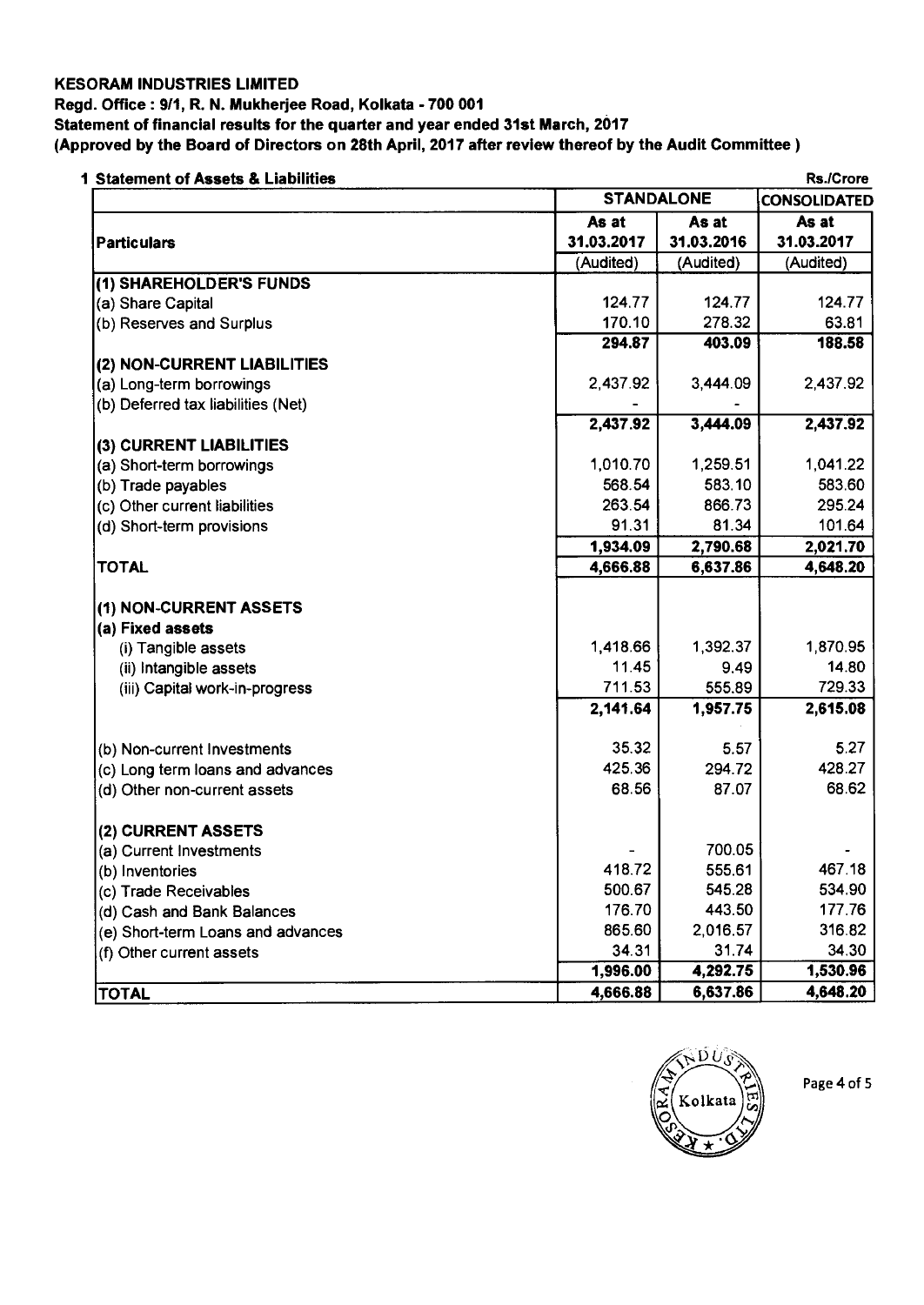#### **KESORAM INDUSTRIES LIMITED Regd. Office : 9/1, R. N. Mukherjee Road, Kolkata - 700 001 Statement of financial results for the quarter and year ended 31st March, 2017 (Approved by the Board of Directors on 28th April, 2017 after review thereof by the Audit Committee )**

- **2** The Company, based upon legal advice, is of the view that the provisions of The Companies ( Indian accounting Standard) Rules, 2015,are applicable to it only from 1st April, 2017. Consequently, these financials statements have been prepared in accordance with the applicable Accounting Standards prescibed under section 133 of the Companies Act,2013 read with Rule 7 of the Companies (Accounts) Rules,2014.
- **3** In terms of clarification given by Securities Exchange Board of India (SEBI) on 20th September, 2016 and the circular dated 6th April, 2016 by Ministry of Corporate Affairs "Income from Operations" has been disclosed inclusive of excise duty .
- **4** The results for the quarter ended 31st March, 2017 are derived by substracting the results for the nine months ended 31st December , 2016 from the audited results for the year ended 31st March, 2017.
- **5** Previous period's figures have been regrouped or rearranged where considered necessary.
- **6** As the Consolidated Financial Statements have been prepared for the first time for the year ended 31st March 2017, no figures for previous year are applicable.

By Order of the Board

Tridib Kumar Das Place: Kolkata Whole-time Director and Date: 28th April, 2017 Chief Financial Officer

CIN : L17119WB1919PLC003429 I Phone : 033 2243 5453, 2242 9454, 2248 0764, 2213 0441 1 Fax : 033 2210 9455 Email: corporate@kesoram.net | Website : www.kesocorp.com

Page 5 of 5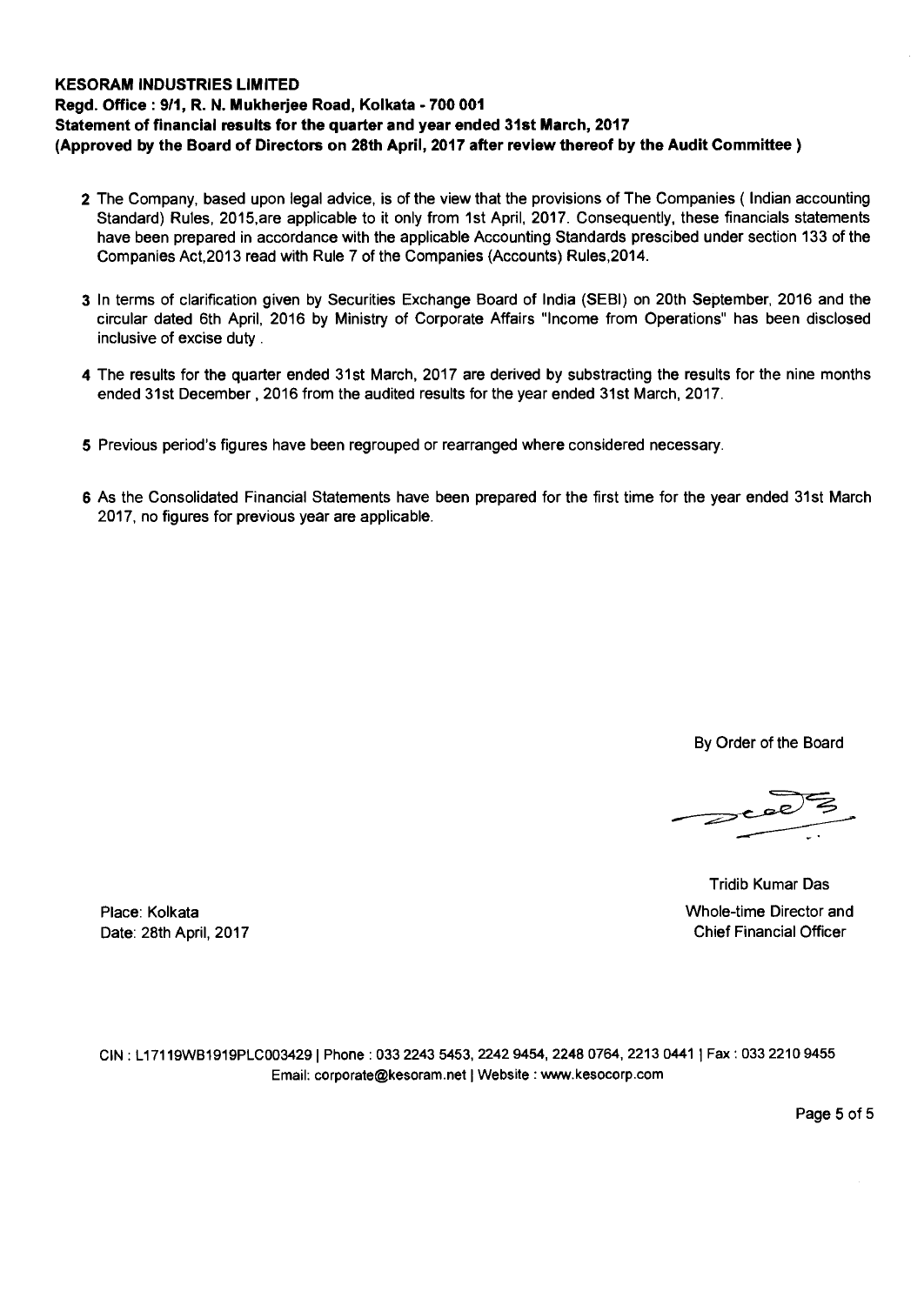Chartered Accountants

#### **INDEPENDENT AUDITORS' REPORT**

#### **TO THE MEMBERS OF KESORAM INDUSTRIES LIMITED**

#### **Report on the Standalone Financial Statements**

1. We have audited the accompanying standalone financial statements of Kesoram Industries Limited ("the Company"), which comprise the Balance Sheet as at March 31, 2017, the Statement of Profit and Loss, the Cash Flow Statement for the year then ended, and a summary of the significant accounting policies and other explanatory information.

#### **Management's Responsibility for the Standalone Financial Statements**

2. The Company's Board of Directors is responsible for the matters stated in Section 134(5) of the Companies Act, 2013 ("the Act") with respect to the preparation of these standalone financial statements to give a true and fair view of the financial position, financial performance and cash flows of the Company in accordance with the accounting principles generally accepted in India, including the Accounting Standards specified under Section 133 of the Act, read with Rule 7 of the Companies (Accounts) Rules, 2014. This responsibility also includes maintenance of adequate accounting records in accordance with the provisions of the Act for safeguarding of the assets of the Company and for preventing and detecting frauds and other irregularities; selection and application of appropriate accounting policies; making judgments and estimates that are reasonable and prudent; and design, implementation and maintenance of adequate internal financial controls, that were operating effectively for ensuring the accuracy and completeness of the accounting records, relevant to the preparation and presentation of the financial statements that give a true and fair view and are free from material misstatement, whether due to fraud or error.

#### **Auditors' Responsibility**

- 3. Our responsibility is to express an opinion on these standalone financial statements based on our audit.
- We have taken into account the provisions of the Act and the Rules made thereunder including the accounting standards and matters which are required to be included in the audit report.
- 5. We conducted our audit in accordance with the Standards on Auditing specified under Section 143(10) of the Act and other applicable authoritative pronouncements issued by the Institute of Chartered Accountants of India. Those Standards and pronouncements require that we comply with ethical requirements and plan and perform the audit to obtain reasonable assurance about whether the financial statements are free from material misstatement.
- 6. An audit involves performing procedures to obtain audit evidence about the amounts and the disclosures in the financial statements. The procedures selected depend on the auditors' judgment, including the assessment of the risks of material misstatement of the financial statements, whether due to fraud or error. In making those risk assessments, the auditor considers internal financial control relevant to the Company's preparation of the financial statements that give a true and fair view, in order to design audit procedures that are appropriate in the circumstances. An audit also includes

Waterh<sub>e</sub>  $\mathbb{Z}_p$ *Price Waterhouse, Plot No. Y 14, Block EP, Sector V, Salt Lake Electronic C*  $\overline{x}$ , Bidhan Naga *Kolkata - 700 091*  Chartered A ountants *T. +91 (33) 2357 9260, +91 (33) 2357 7600, F: +91 (33) 2357 7496*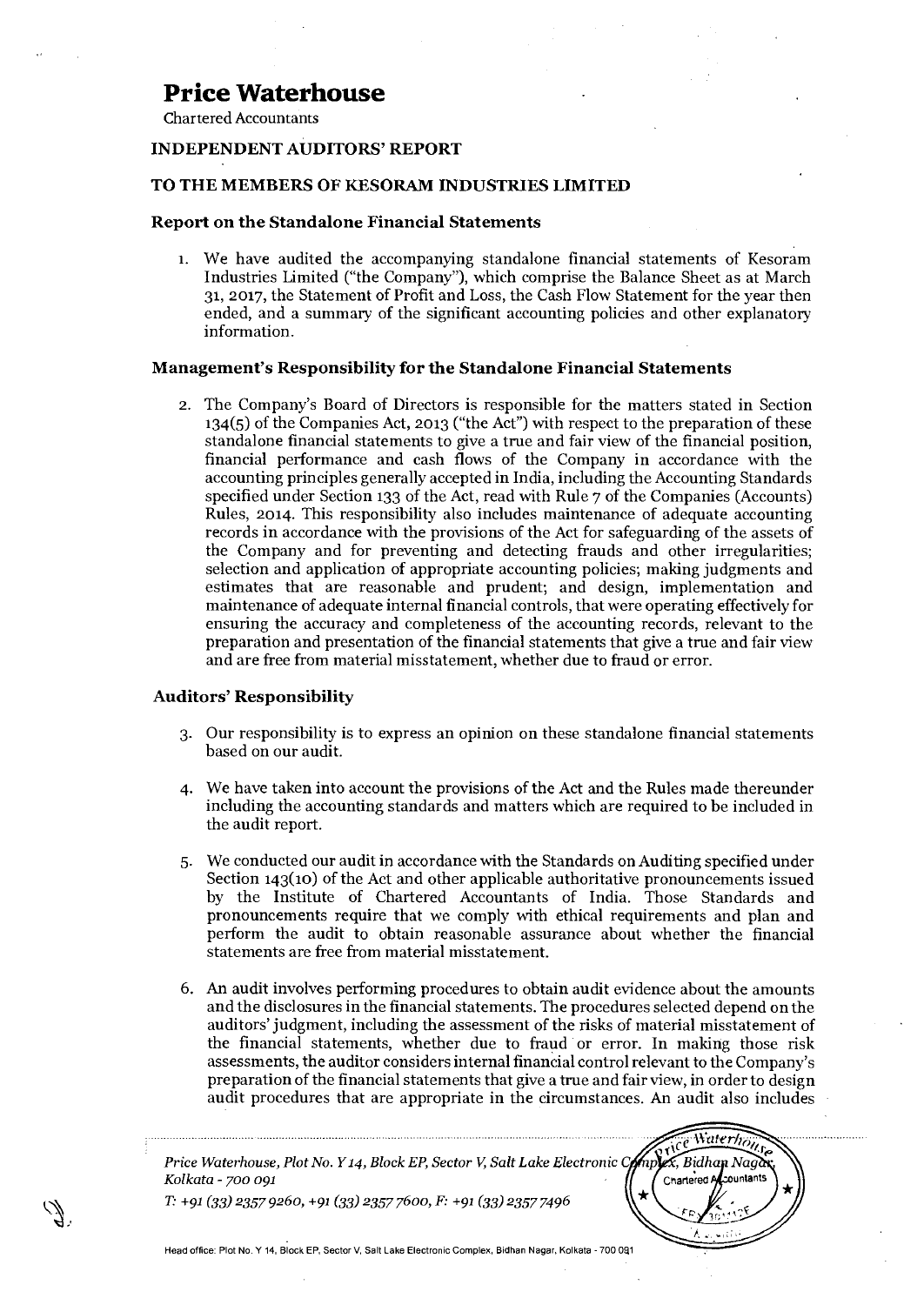Chartered Accountants

INDEPENDENT AUDITORS' REPORT To the Members of Kesoram Industries Limited Report on the Standalone Financial Statements Page 2 of 3

> evaluating the appropriateness of the accounting policies used and the reasonableness of the accounting estimates made by the Company's Directors, as well as evaluating the overall presentation of the financial statements.

7. We believe that the audit evidence we have obtained is sufficient and appropriate to provide a basis for our audit opinion on the standalone financial statements.

#### **Opinion**

8. In our opinion and to the best of our information and according to the explanations given to us, the aforesaid standalone financial statements give the information required by the Act in the manner so required and give a true and fair view in conformity with the accounting principles generally accepted in India, of the state of affairs of the Company as at March 31, 2017, and its loss and its cash flows for the year ended on that date.

#### **Report on Other Legal and Regulatory Requirements**

9. As required by 'the Companies (Auditor's Report) Order, 2016', issued by the Central Government of India in terms of sub-section (11) of section 143 of the Act (hereinafter referred to as the "Order"), and on the basis of such checks of the books and records of the Company as we considered appropriate and according to the information and explanations given to us, we give in the Annexure B a statement on the matters specified in paragraphs 3 and 4 of the Order.

**•** 

to. As required by Section 143 (3) of the Act, we report that:

(a)We have sought and obtained all the information and explanations which to the best of OUT

knowledge and belief were necessary for the purposes of our audit.

- (b) In our opinion, proper books of account as required by law have been kept by the Company so far as it appears from our examination of those books.
- (c)The Balance Sheet, the Statement of Profit and Loss, and the Cash Flow Statement dealt with by this Report are in agreement with the books of account.
- (d) In our opinion, the aforesaid standalone financial statements comply with the Accounting Standards specified under Section 133 of the Act, read with Rule 7 of the Companies (Accounts) Rules, 2o14.
- (e) On the basis of the written representations received from the directors as on March 31, 2017 taken on record by the Board of Directors, none of the directors is disqualified as on

March 31, 2017 from being appointed as a director in terms of Section 164 (2) of the Act.

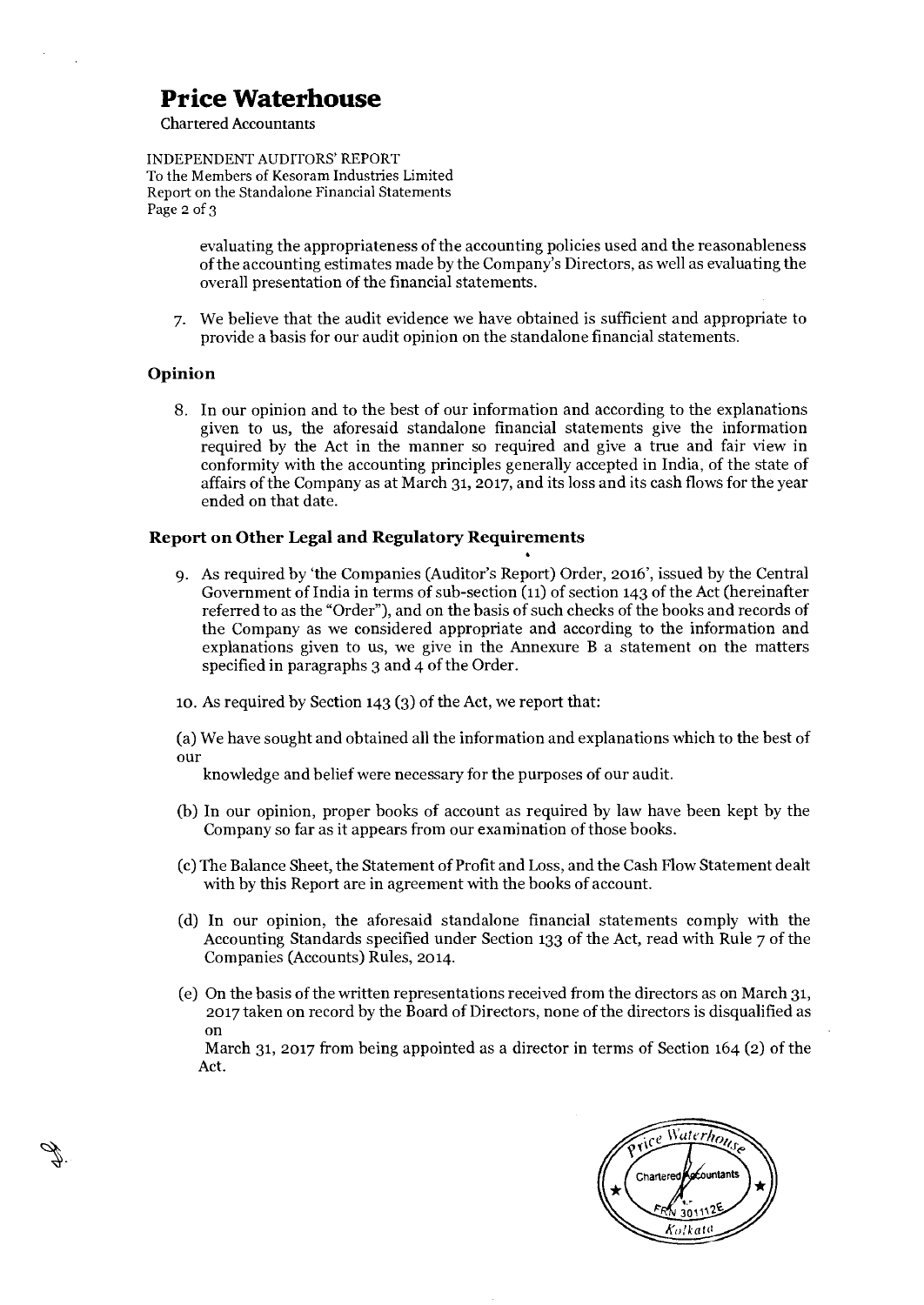Chartered Accountants

#### INDEPENDENT AUDITORS' REPORT To the Members of Kesoram Industries Limited Report on the Standalone Financial Statements Page 3 of 3

(f)With respect to the adequacy of the internal financial controls over financial reporting of the Company and the operating effectiveness of such controls, refer to our separate Report in Annexure A.

(g)With respect to the other matters to be included in the Auditors' Report in accordance with

Rule 11 of the Companies (Audit and Auditors) Rules, 2014, in our opinion and to the best of our knowledge and belief and according to the information and explanations given to us:

i The Company has disclosed the impact, if any, of pending litigations as at March 31, 2017 on its financial position in its standalone financial statements — Refer Note 31;

ii. The Company did not have any long-term contracts including derivative contracts as at March 31, 2017;

iii.There has been no delay in transferring amounts, required to be transferred, to the Investor Education and Protection Fund by the Company during the year ended March 31, 2017;

iv.The Company has provided requisite disclosures in the financial statements as to holdings as well as dealings in Specified Bank Notes during the period from 8th November, 2016 to 30th December, 2016. Based on audit procedures and relying on the management representation we report that the disclosures are in accordance with books of account maintained by the Company and as produced to us by the Management — Refer Note 50

> For Price Waterhouse Firm Registration Number: 301112E Chartered Accountants

Prabal Kr. Sarkar April 28, 2017 Membership Number 52340

Kolkata Partner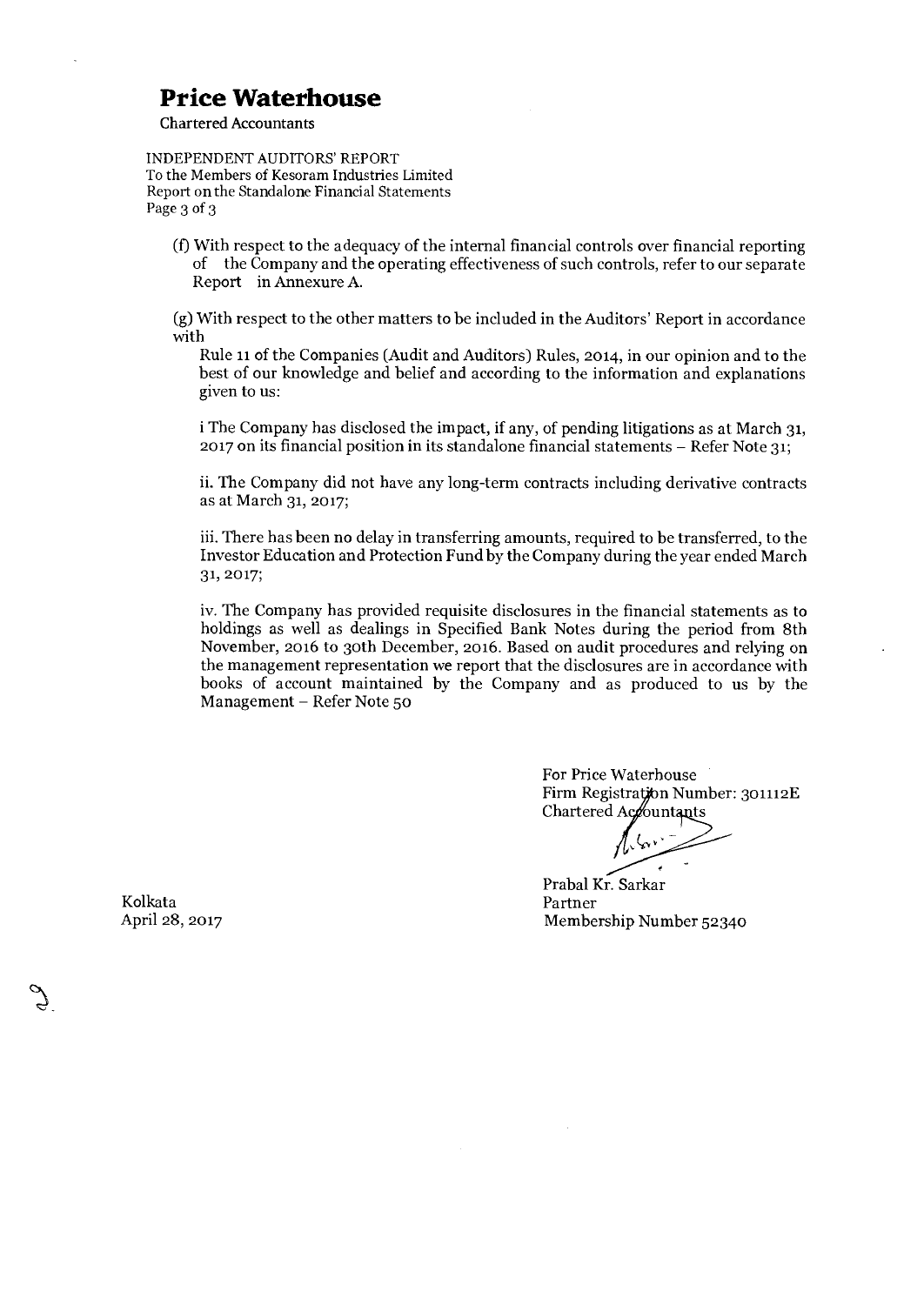Chartered Accountants

#### **Annexure A to Independent Auditors' Report**

Referred to in paragraph io(f)of the Independent Auditors' Report of even date to the members of Kesoram Industries Limited on the standalone financial statements for the year ended March 31, 2o17

Page 1 of 3

#### **Report on the Internal Financial Controls under Clause (i) of Sub-section 3 of Section 143 of the Act**

1. We have audited the internal financial controls over financial reporting of Kesoram Industries Limited ("the Company") as of March 31, 2017 in conjunction with our audit of the standalone financial statements of the Company for the year ended on that date.

#### **Management's Responsibility for Internal Financial Controls**

2. The Company's management is responsible for establishing and maintaining internal financial controls based on the internal control over financial reporting criteria established by the Company considering the essential components of internal control stated in the Guidance Note on Audit of Internal Financial Controls Over Financial Reporting issued by the Institute of Chartered Accountants of India (ICAI). These responsibilities include the design, implementation and maintenance of adequate internal financial controls that were operating effectively for ensuring the orderly and efficient conduct of its business, including adherence to company's policies, the safeguarding of its assets, the prevention and detection of frauds and errors, the accuracy and completeness of the accounting records, and the timely preparation of reliable financial information, as required under the Act.

#### **Auditors' Responsibility**

- 3. Our responsibility is to express an opinion on the Company's internal financial controls over financial reporting based on our audit. We conducted our audit in accordance with the Guidance Note on Audit of Internal Financial Controls Over Financial Reporting (the "Guidance Note") and the Standards on Auditing deemed to be prescribed under section  $143(10)$  of the Act to the extent applicable to an audit of internal financial controls, both applicable to an audit of internal financial controls and both issued by the ICAL Those Standards and the Guidance Note require that we comply with ethical requirements and plan and perform the audit to obtain reasonable assurance about whether adequate internal financial controls over financial reporting was established and maintained and if such controls operated effectively in all material respects.
- 4. Our audit involves performing procedures to obtain audit evidence about the adequacy of the internal financial controls system over financial reporting and their operating effectiveness. Our audit of internal financial controls over financial reporting included obtaining an understanding of internal financial controls over financial reporting, assessing the risk that a material weakness

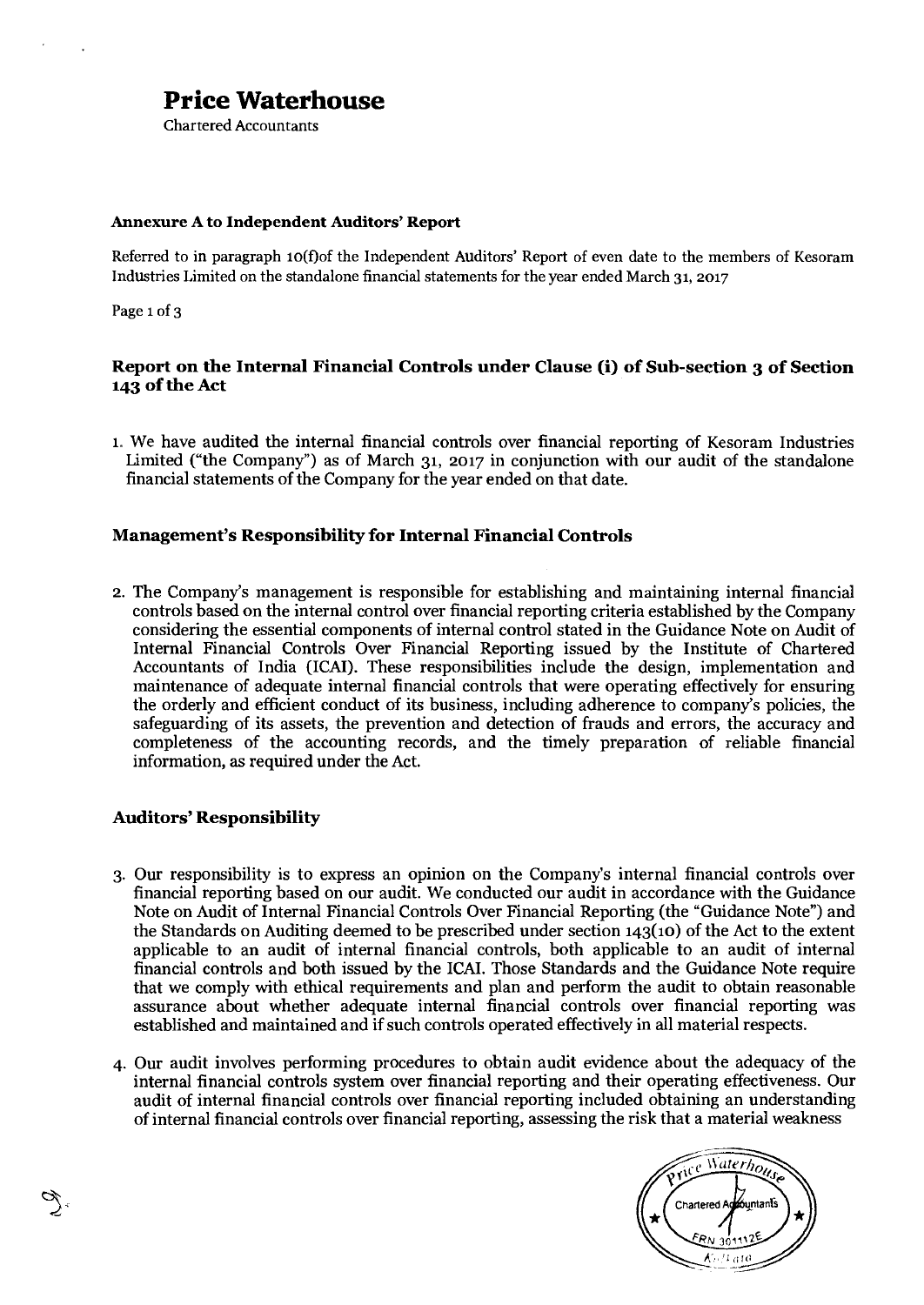Chartered Accountants

#### **Annexure A to Independent Auditors' Report**

Referred to in paragraph io(f)of the Independent Auditors' Report of even date to the members of Kesoram Industries Limited on the standalone financial statements for the year ended March 31, 2017

Page 2 of 3

exists, and testing and evaluating the design and operating effectiveness of internal control based on the assessed risk. The procedures selected depend on the auditor's judgement, including the assessment of the risks of material misstatement of the financial statements, whether due to fraud or error.

5. We believe that the audit evidence we have obtained is sufficient and appropriate to provide a basis for our audit opinion on the Company's internal financial controls system over financial reporting.

#### **Meaning of Internal Financial Controls Over Financial Reporting**

6. A company's internal financial control over financial reporting is a process designed to provide reasonable assurance regarding the reliability of financial reporting and the preparation of financial statements for external purposes in accordance with generally accepted accounting principles. A company's internal financial control over financial reporting includes those policies and procedures that (1) pertain to the maintenance of records that, in reasonable detail, accurately and fairly reflect the transactions and dispositions of the assets of the company; (2)provide reasonable assurance that transactions are recorded as necessary to permit preparation of financial statements in accordance with generally accepted accounting principles, and that receipts and expenditures of the company are being made only in accordance with authorisations of management and directors of the company; and (3) provide reasonable assurance regarding prevention or timely detection of unauthorised acquisition, use, or disposition of the company's assets that could have a material effect on the financial statements.

#### **Inherent Limitations of Internal Financial Controls Over Financial Reporting**

7. Because of the inherent limitations of internal financial controls over financial reporting, including the possibility of collusion or improper management override of controls, material misstatements due to error or fraud may occur and not be detected. Also, projections of any evaluation of the internal financial controls over financial reporting to future periods are subject to the risk that the internal financial control over financial reporting may become inadequate because of changes in conditions, or that the degree of compliance with the policies or procedures may deteriorate.

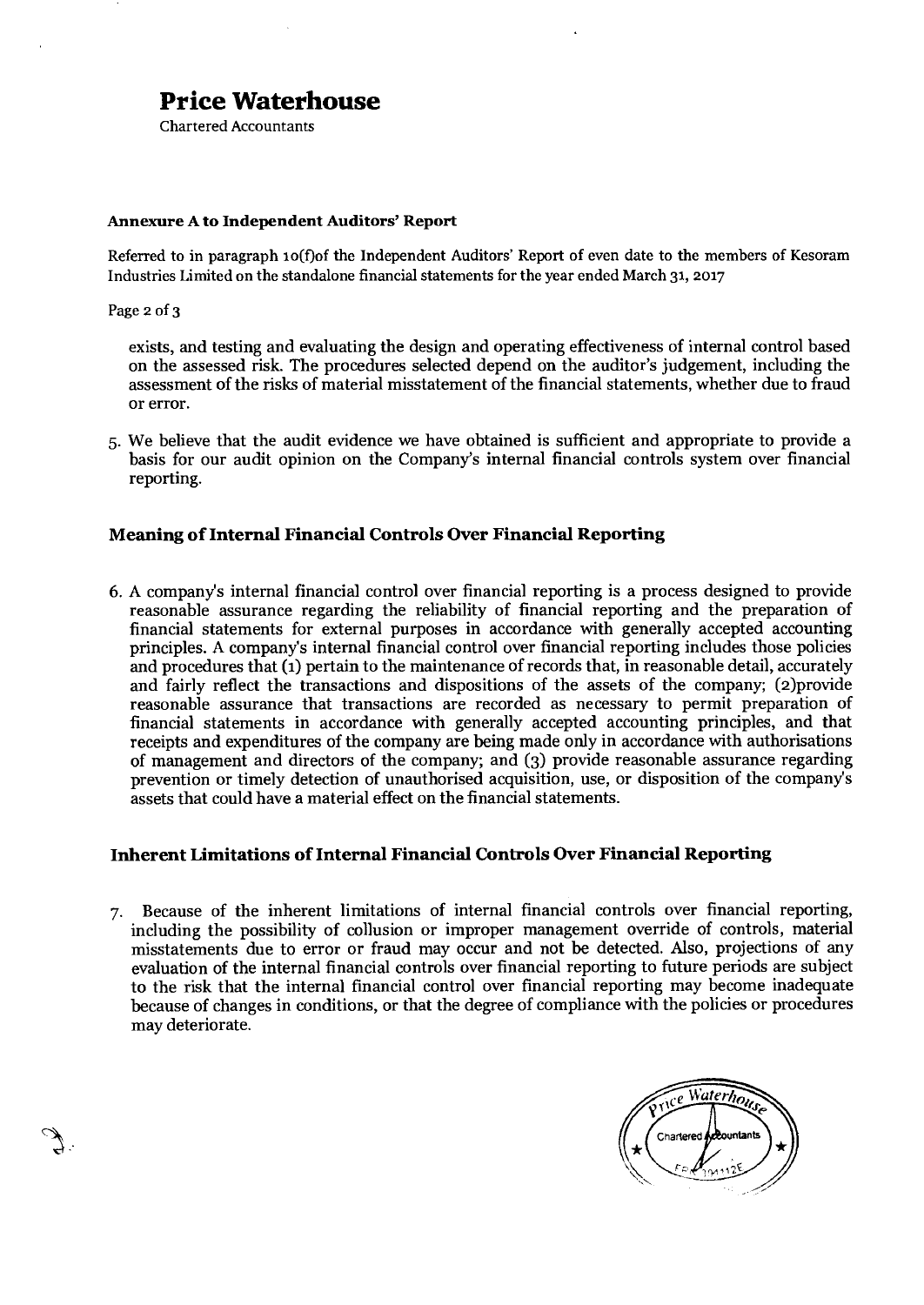Chartered Accountants

#### **Annexure A to Independent Auditors' Report**

Referred to in paragraph io(f)of the Independent Auditors' Report of even date to the members of Kesoram Industries Limited on the standalone financial statements for the year ended March 31, 2017

Page 3 of 3

#### **Opinion**

8. In our opinion, the Company has, in all material respects, an adequate internal financial controls system over financial reporting and such internal financial controls over financial reporting were operating effectively as at March 31, 2017, based on the internal control over financial reporting criteria established by the Company considering the essential components of internal control stated in the Guidance Note on Audit of Internal Financial Controls Over Financial Reporting issued by the Institute of Chartered Accountants of India.

> For Price Waterhouse Firm Registration Number: 301112E Chartered Acomutants

Prabal Kr. Sarkar April 28, 2017 Membership Number 5234o

Kolkata Partner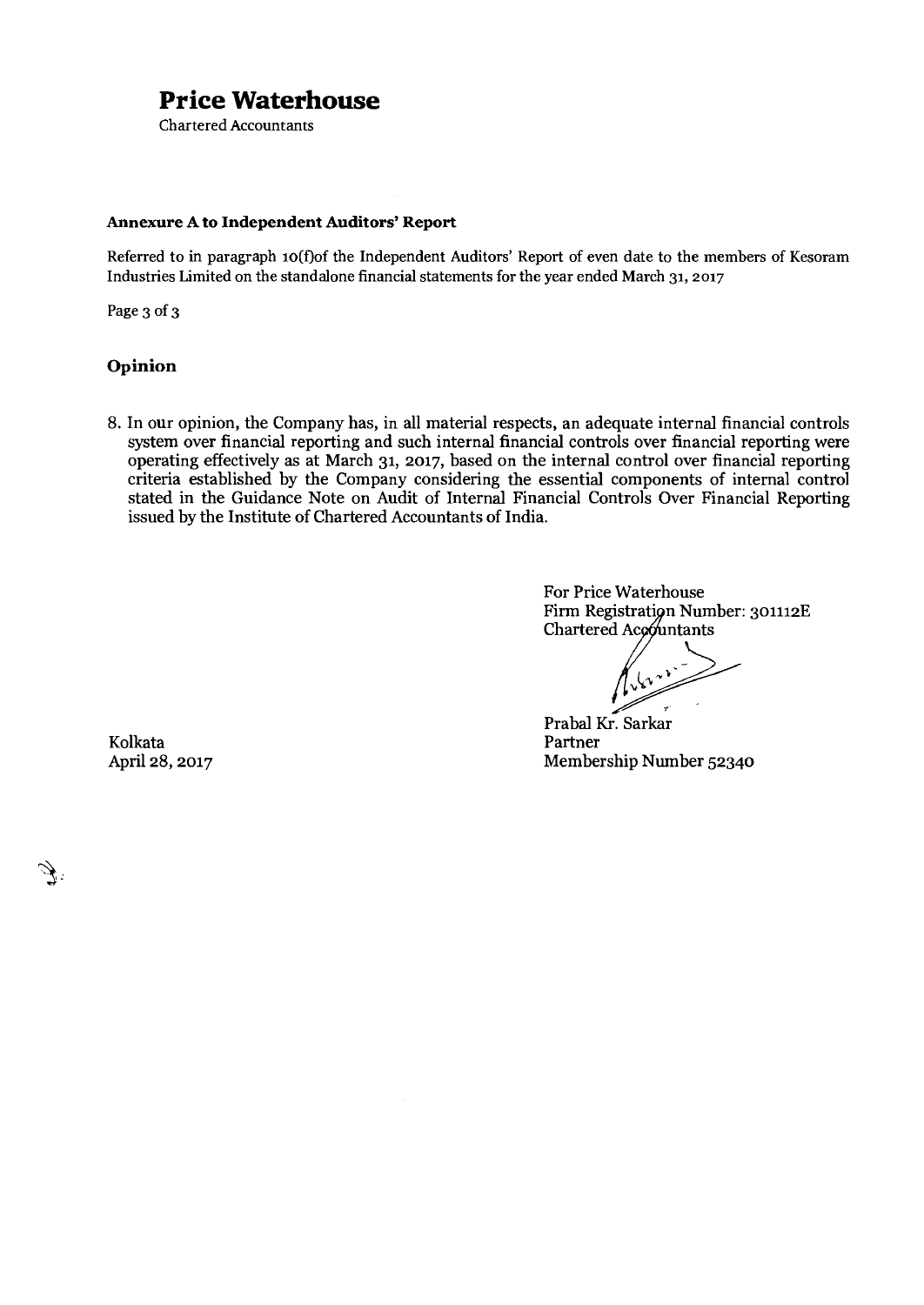Chartered Accountants

#### **Annexure B to Independent Auditors' Report**

Referred to in paragraph 9 of the Independent Auditors' Report of even date to the members of Kesoram Industries Limited on the standalone financial statements as of and for the year ended March 31, 2017

- i. (a) The Company is maintaining proper records showing full particulars, including quantitative details and situation, of fixed assets.
	- (b)The fixed assets are physically verified by the Management according to a phased programme designed to cover all the items over a period of three years which, in our opinion, is reasonable having regard to the size of the Company and the nature of its assets. Pursuant to the programme, a portion of the fixed assets has been physically verified by the Management during the year and no material discrepancies have been noticed on such verification,
	- (c)The title deeds of immovable properties, as disclosed in Note 11 on fixed assets to the financial statements, are held in the name of the Company, except for

| Total number of<br>cases | Whether<br>leasehold<br>freehold | Gross block (Rs)<br>In Crore) | Net block<br>(Rs In Crore) | <b>Remarks</b> |
|--------------------------|----------------------------------|-------------------------------|----------------------------|----------------|
|                          | Freehold Land                    | 14.65                         | 14.65                      |                |

- ii. The physical verification of inventory excluding stocks with third parties have been conducted at reasonable intervals by the Management during the year. In respect of inventory lying with third parties, these have substantially been confirmed by them. The discrepancies noticed on physical verification of inventory as compared to book records were not material and have been appropriately dealt with in the books of accounts.
- iii. The Company has granted unsecured loans, to two companies covered in the register maintained under Section 189 of the Act. The Company has not granted any secured / unsecured loans to firms / Limited Liability Partnerships/Other parties covered in the register maintained under Section 189 of the Act.
	- (a) In respect of the aforesaid loans, the terms and conditions under which such loans were granted are not prejudicial to the Company's interest except for one loan aggregating Rs. 6.79 Crore as at March 31, 2017, with a maximum amount of Rs. 6.79 Crore outstanding during the year, which was granted without specifying any repayment terms, and is therefore in our opinion prejudicial to the Company's interests.
	- (b) In respect of the aforesaid loans, except for an amount aggregating Rs 6.79 Crore outstanding towards principal and which is fully provided for, the other loan amounting to Rs 557.8o Crore is repayable on demand. However, the party is regular in payment of interest as applicable.
	- (c)In respect of the aforesaid loans, except for an amount aggregating Rs 6.79 Crore which is already provided for, there is no amount which is overdue for more than ninety days.
- iv. In our opinion, and according to the information and explanations given to us, the Company has complied with the provisions of Section 185 and 186 of the Companies Act, 2013 in respect of the loans and investments made, and guarantees and security provided by it.
- v. The Company has not accepted any deposits from the public within the meaning of Sections 73, 74, 75 and 76 of the Act and the Rules framed there under to the extent notified.

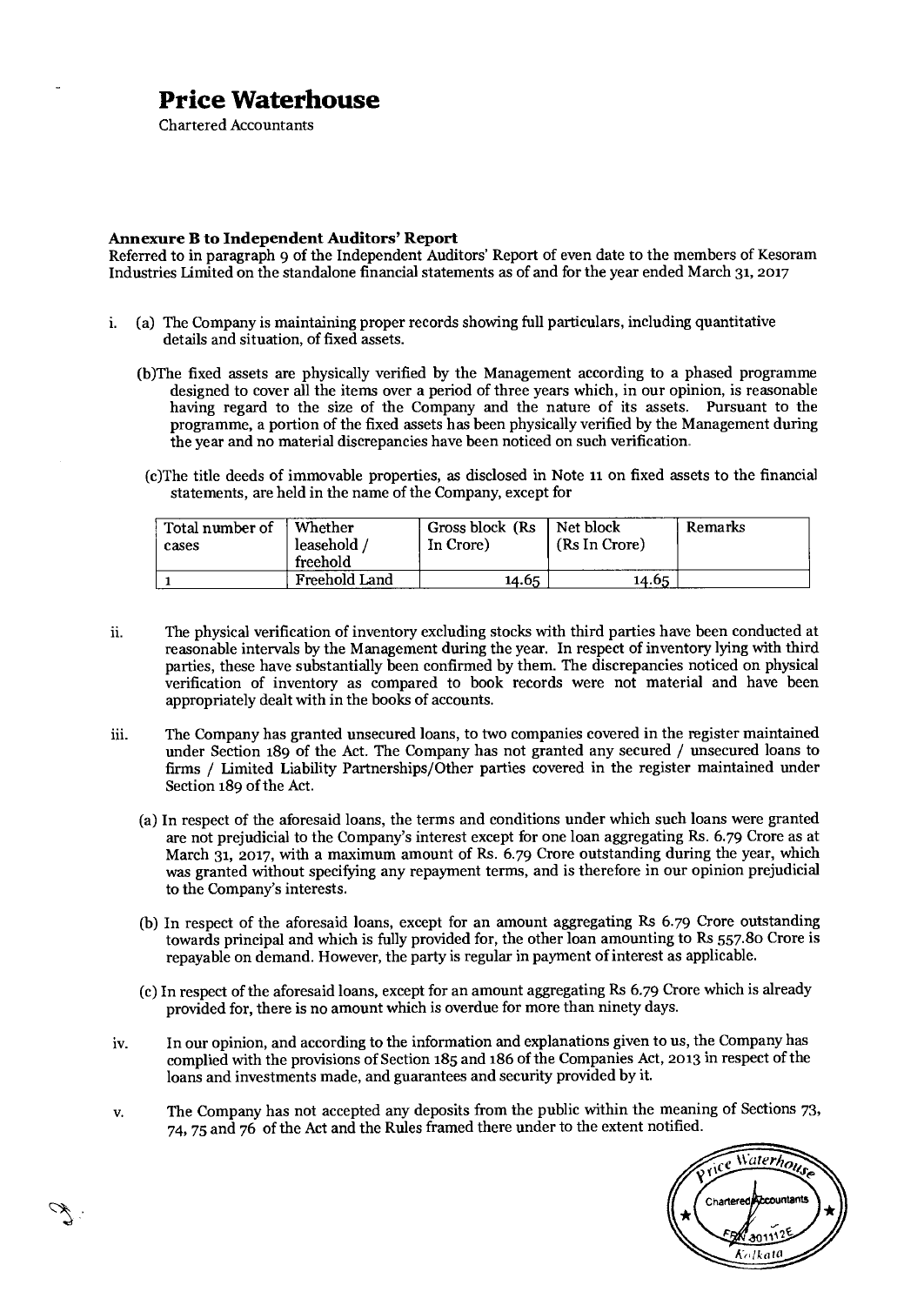Chartered Accountants

#### **Annexure B to Independent Auditors' Report**

Referred to in paragraph 9 of the Independent Auditors' Report of even date to the members of Kesoram Industries Limited on the standalone financial statements for the year ended March 31, 2017 Page 2 of 11

- vi. Pursuant to the rules made by the Central Government of India, the Company is required to maintain cost records as specified under Section 148(1) of the Act in respect of its products.We have broadly reviewed the same, and are of the opinion that, prima facie, the prescribed accounts and records have been made and maintained. We have not, however, made a detailed examination of the records with a view to determine whether they are accurate or complete.
- vii. (a)According to the information and explanations given to us and the records of the Company examined by us, in our opinion, the Company is generally regular in depositing undisputed statutory dues in respect of service tax and value added tax, though there has been a slight delay in a few cases, and is regular in depositing undisputed statutory dues, including provident fund, employees' state insurance, sales tax, income tax, duty of customs , duty of excise, cess and other material statutory dues, as applicable, with the appropriate authorities.
	- (b) According to the information and explanations given to us and the records of the Company examined by us, there are no dues of income-tax and duty of customs which have not been deposited on account of any dispute. The particulars of dues of sales tax, service tax, duty of excise and value added tax as at March 31, 2017 which have not been deposited on account of a dispute, are as follows:

| Name of the<br>statute         | Nature of dues        | Amount<br>(Rs.in Crore) | Period to which<br>the amount relates                                                                                                                                                                                                            | Forum where the<br>dispute is pending |
|--------------------------------|-----------------------|-------------------------|--------------------------------------------------------------------------------------------------------------------------------------------------------------------------------------------------------------------------------------------------|---------------------------------------|
| Central<br>Excise Act,<br>1944 | <b>Central Excise</b> | 2.83                    | 2000-01, 2001-02,<br>2005-06, 2006-07,<br>2007-08, 2009-<br>10,2010-11, 2014-<br>15                                                                                                                                                              | Additional<br>Commissioner            |
| Central<br>Excise Act,<br>1944 | Central Excise        | 4.63                    | 1993-94, 1993-94,<br>1994-95, 1994-98,<br>1995-96, 1995-96,<br>1996-97, 1997-98,<br>1997-99 1998-99,<br>1999-00, 1998-99,<br>1999-00, 1999-10,<br>2000-01, 2001-02,<br>2001-02, 2002-03,<br>2003-04, 2004-<br>05, 2004-05 to<br>2005-06, 2006-07 | Assistant<br>Commissioner             |
| Central<br>Excise Act,<br>1944 | <b>Central Excise</b> | 1.72                    | 1974-75 to 1997-<br>98, 1994-95, 1997-<br>98 to 1998-99,<br>1998-99, 1999-00,<br>2004-05, 2005-06<br>to 2009-10                                                                                                                                  | <b>CESTAT</b>                         |

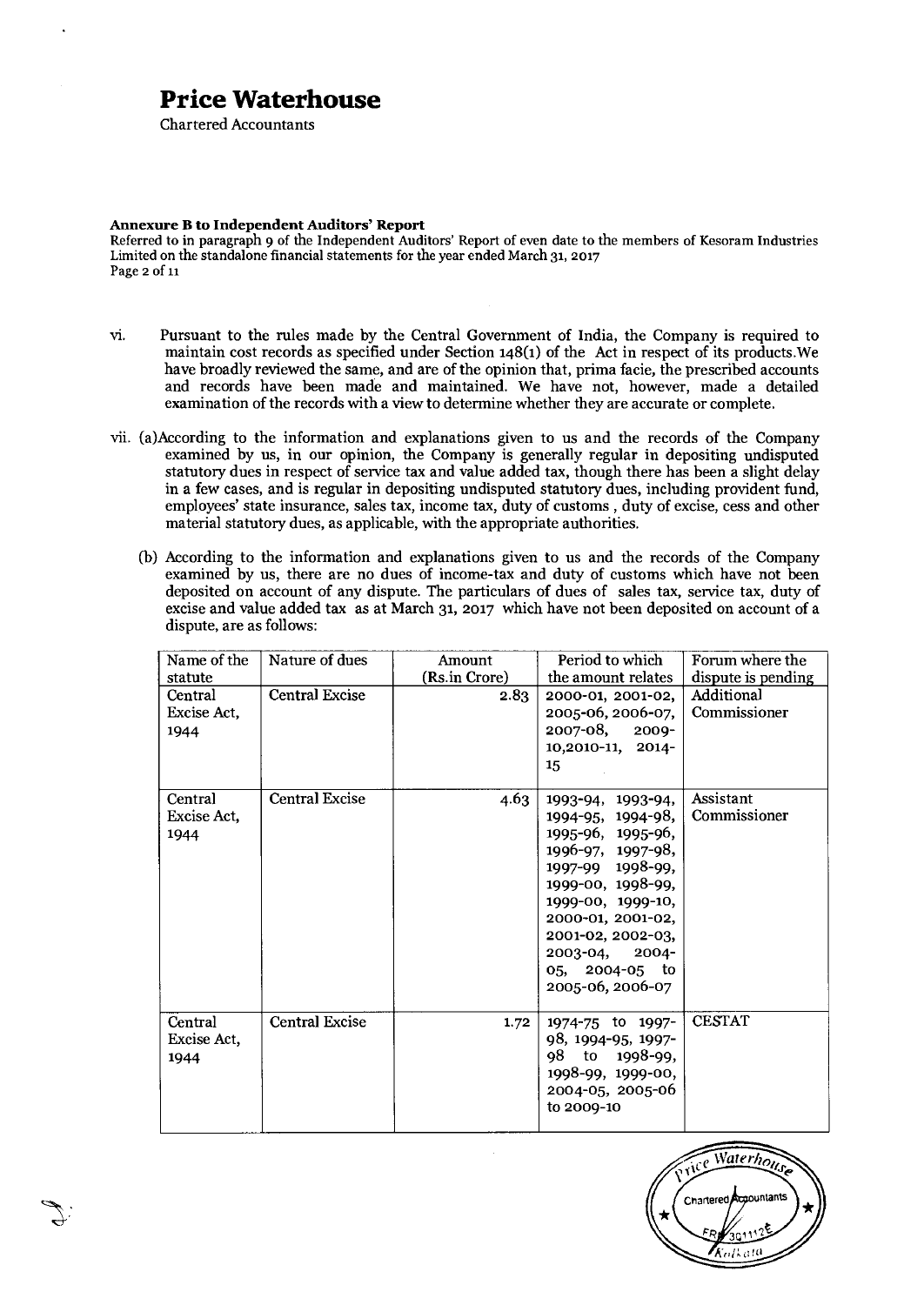Chartered Accountants

 $\ddot{\phantom{a}}$ 

#### **Annexure B to Independent Auditors' Report**

Referred to in paragraph 9 of the Independent Auditors' Report of even date to the members of Kesoram Industries Limited on the standalone financial statements for the year ended March 31, 2017 Page 3 of 11

| Name of the                               | Nature of dues        | Amount<br>(Rs.in Crore) | Period to which                                                                                                                                                                                                                                                                                                             | Forum where the                                        |
|-------------------------------------------|-----------------------|-------------------------|-----------------------------------------------------------------------------------------------------------------------------------------------------------------------------------------------------------------------------------------------------------------------------------------------------------------------------|--------------------------------------------------------|
| statute<br>Central<br>Excise Act,<br>1944 | <b>Central Excise</b> | 37.05                   | the amount relates<br>1985-90, 1988-89,<br>1994-95,<br>$1995 -$<br>1996, 1996 -97,<br>1997-98, 1998-99,<br>1999-00, 2000-01,<br>2001-02, 2002-03,<br>$2003 - 04,$<br>$2004 -$<br>2005-06,<br>05,<br>2006-07,<br>2007-<br>2008-09<br>08,<br>2009-10, 2010-11,<br>2011-12, 2012-13,<br>$2013 - 14,$<br>2013-14<br>and 2015-16 | dispute is pending<br>Commissioner                     |
| Central<br>Excise Act,<br>1944            | <b>Central Excise</b> | 2.86                    | 1994-95, 1995-96,<br>2002-03, 2003-04<br>, 2004-05, 2005-<br>06, 2007-08,<br>2009-10, 2010-11,<br>2011-12, 2013-14,<br>2014-15, 2015-16                                                                                                                                                                                     | Commissioner<br>(Appeals)                              |
| Central<br>Excise Act,<br>1944            | <b>Central Excise</b> | 171.14                  | 1992-93, 1993-97,<br>1999-2000, 1999-<br>2003, 2000-2004,<br>2002-03,<br>2003-<br>2004-05,<br>04,<br>2005-06, 2006-07,<br>2006-08, 2007-08<br>2008-09, 2009-10,<br>2010-11<br>2011-12,<br>2012-13                                                                                                                           | Customs, Excise &<br>Service Tax<br>Appellate Tribunal |
| Central<br>Excise Act,<br>1944            | <b>Central Excise</b> | 0.03                    | 1994-95, 2004-05,<br>2010-11                                                                                                                                                                                                                                                                                                | Deputy<br>Commissioner                                 |
| Central<br>Excise Act,<br>1944            | <b>Central Excise</b> | 0.86                    | 1994-95, 2005-06,<br>2008-09                                                                                                                                                                                                                                                                                                | <b>High Court</b>                                      |
| Central<br>Excise Act,<br>1944            | Central Excise        | 0.20                    | 1987-88, 1994-95,<br>1995-96, 2007-08                                                                                                                                                                                                                                                                                       | Joint<br>Commissioner                                  |
| Central<br>Excise Act,<br>1944            | Central Excise        | 0.03                    | 1979-81                                                                                                                                                                                                                                                                                                                     | Superintendent of<br><b>Central Excise</b>             |

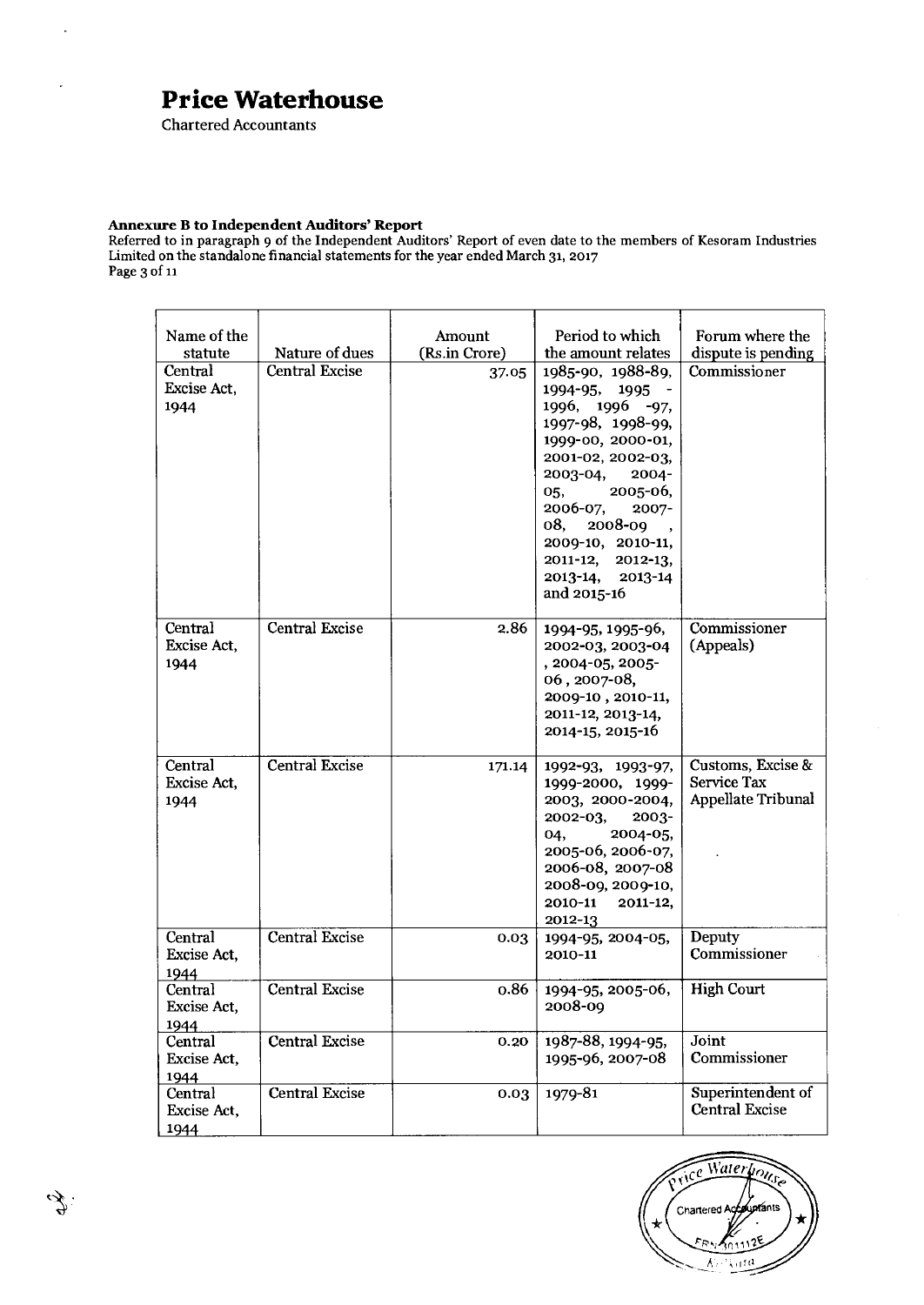Chartered Accountants

 $\ddot{\phantom{a}}$ 

J.

 $\mathcal{L}$ 

#### **Annexure B to Independent Auditors' Report**

Referred to in paragraph 9 of the Independent Auditors' Report of even date to the members of Kesoram Industries Limited on the standalone financial statements for the year ended March 31, 2017 Page 4 of 11

| Name of the<br>statute                                | Nature of dues        | Amount<br>(Rs.in Crore) | Period to which<br>the amount relates                                                                                                                                                    | Forum where the<br>dispute is pending            |
|-------------------------------------------------------|-----------------------|-------------------------|------------------------------------------------------------------------------------------------------------------------------------------------------------------------------------------|--------------------------------------------------|
| Central<br>Excise Act,<br>1944                        | <b>Central Excise</b> | 2.09                    | 1980-81, 1982-83,<br>1992-93, 1995-96,<br>1996-97, 1997-98,<br>1998-99, 1999-00,<br>2001-02, 2002-03,<br>2004-05,<br>$2005 -$<br>06, 2009-10, 2011-<br>12, 2013-14, 2014-<br>15, 2015-16 | Superintendent,<br>Central Excise and<br>Customs |
| Central<br>Excise Act,<br>1944                        | <b>Central Excise</b> | 0.03                    | 2005-06                                                                                                                                                                                  | Supreme Court                                    |
| Finance Act,<br>1994                                  | Service Tax           | 0.45                    | 2006-07,<br>$2007 -$<br>08, 2008-09                                                                                                                                                      | Additional<br>Commissioner                       |
| Finance Act,<br>1994                                  | Service Tax           | 0.72                    | $2004 - 05,$<br>$2005 -$<br>06.<br>$2009-10,$<br>2010-11,<br>$2011 - 12$ ,<br>2012-13, 2013-14                                                                                           | Assistant<br>Commissioner                        |
| Finance Act,<br>1994                                  | Service Tax           | 22.81                   | 2006-07,<br>$2007 -$<br>08,<br>2008-09<br>$\cdot$<br>2009-10, 2010-11,<br>2011-12, 2012-13                                                                                               | Commissioner                                     |
| Finance Act,<br>1994                                  | Service Tax           | 1.06                    | 2003-<br>2002-03,<br>$2004 - 05,$<br>04,<br>2007-08,<br>2008-<br>09,<br>2009-10,<br>2010-11,<br>2011-12,<br>2011-12, 2012-13                                                             | Commissioner<br>(Appeals)                        |
| Finance Act,<br>1994                                  | Service Tax           | 0.04                    | 2009-10                                                                                                                                                                                  | Deputy<br>Commissioner                           |
| Andha<br>Pradesh<br>General<br>Sales Tax<br>Act, 1957 | Sales Tax             | 0.18                    | 2001-02                                                                                                                                                                                  | <b>High Court</b>                                |

 $\overline{\phantom{a}}$ 

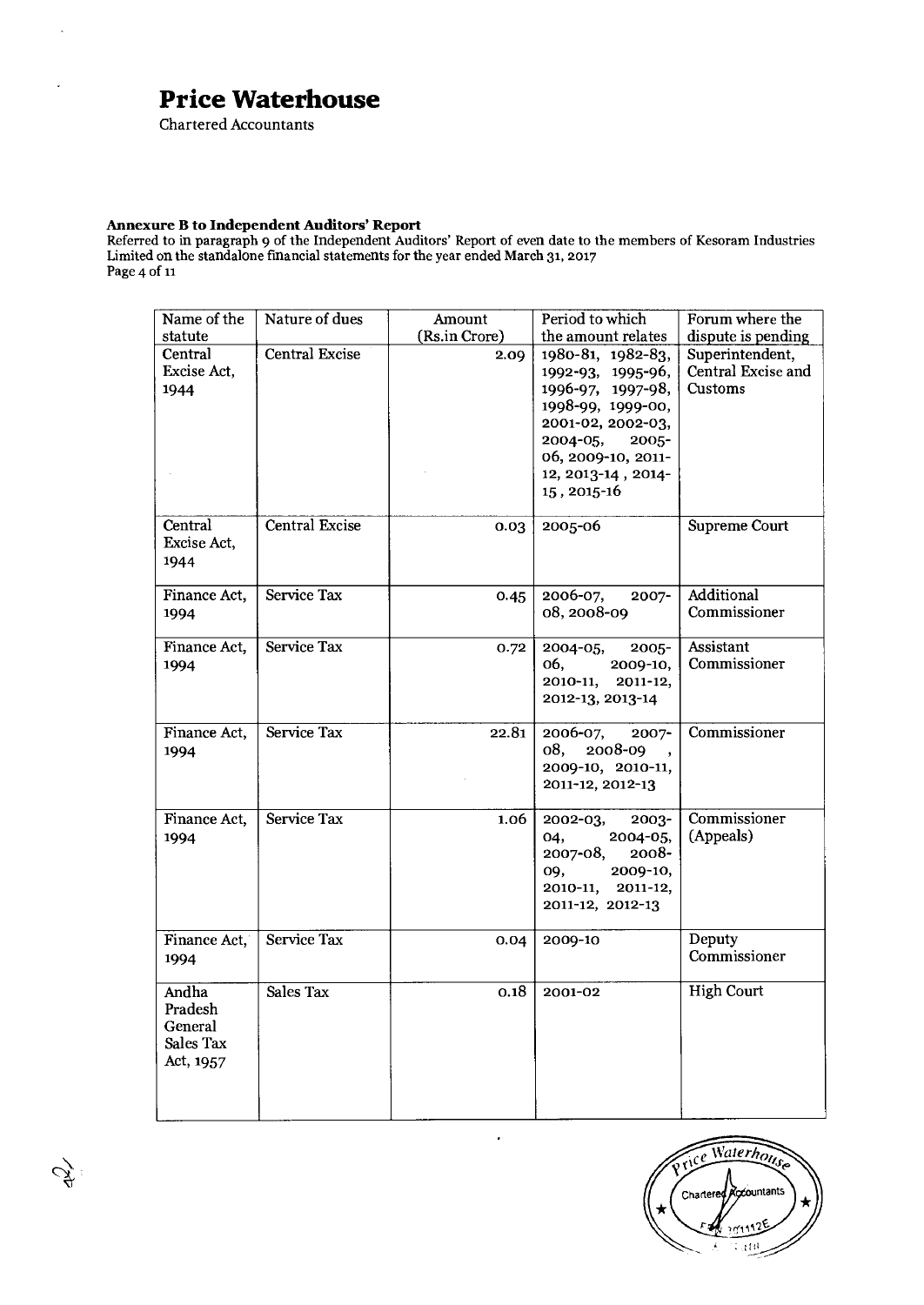Chartered Accountants

l.

 $\overline{\phantom{a}}$ 

#### **Annexure B to Independent Auditors' Report**

Referred to in paragraph 9 of the Independent Auditors' Report of even date to the members of Kesoram Industrie Limited on the standalone financial statements for the year ended March 31, 2017<br>Page 5 of 11

| Name of the<br>statute                                       | Nature of dues   | Amount<br>(Rs.in Crore) | Period to which<br>the amount relates             | Forum where the<br>dispute is pending                                            |
|--------------------------------------------------------------|------------------|-------------------------|---------------------------------------------------|----------------------------------------------------------------------------------|
| Andha<br>Pradesh<br>General<br><b>Sales Tax</b><br>Act, 1957 | Sales Tax        | 0.11                    | 2003-04                                           | Tribunal                                                                         |
| Andhra<br>Pradesh<br>VAT Act                                 | Sales Tax        | 0.18                    | 2008-09                                           | Assistant<br>Commissioner                                                        |
| <b>Andhra</b><br>Pradesh<br>VAT Act                          | Sales Tax        | 0.26                    | 2006-07, 2007-08                                  | Sales Tax<br>Appellate Tribunal                                                  |
| <b>Andhra</b><br>Pradesh<br>VAT Act                          | Sales Tax        | 0.10                    | 2007-08                                           | Tribunal                                                                         |
| Bengal<br>Finance<br><b>Sales Tax</b><br>Act, 1941           | Sales Tax        | 0.04                    | 1995-96                                           | <b>Revisional Board</b>                                                          |
| <b>Bombay</b><br>Sales Tax<br>Act                            | Sales Tax        | 0.32                    | 2003-04, 2004-05                                  | Deputy<br>Commissioner of<br><b>Sales Tax</b><br>(Appeals),<br>Amravati Division |
| Central<br><b>Sales Tax</b><br>Act, 1956                     | <b>Sales Tax</b> | 0.28                    | 1997-98, 1999-00,<br>1996-97, 1998-99,<br>2005-06 | <b>Additional</b><br>Commissioner                                                |
| Central<br><b>Sales Tax</b><br>Act, 1956                     | Sales Tax        | 0.75                    | 2003-04, 1995-<br>96                              | Appellate &<br>Revisional Board                                                  |
| Central<br>Sales Tax<br>Act, 1956                            | <b>Sales Tax</b> | 0.23                    | 2003-04                                           | CTO, Karimnagar                                                                  |
| Central<br><b>Sales Tax</b><br>Act, 1956                     | Sales Tax        | 0.07                    | 2004-05, 2012-<br>13                              | Deputy<br>Commissioner                                                           |



 $\tilde{\mathscr{O}}$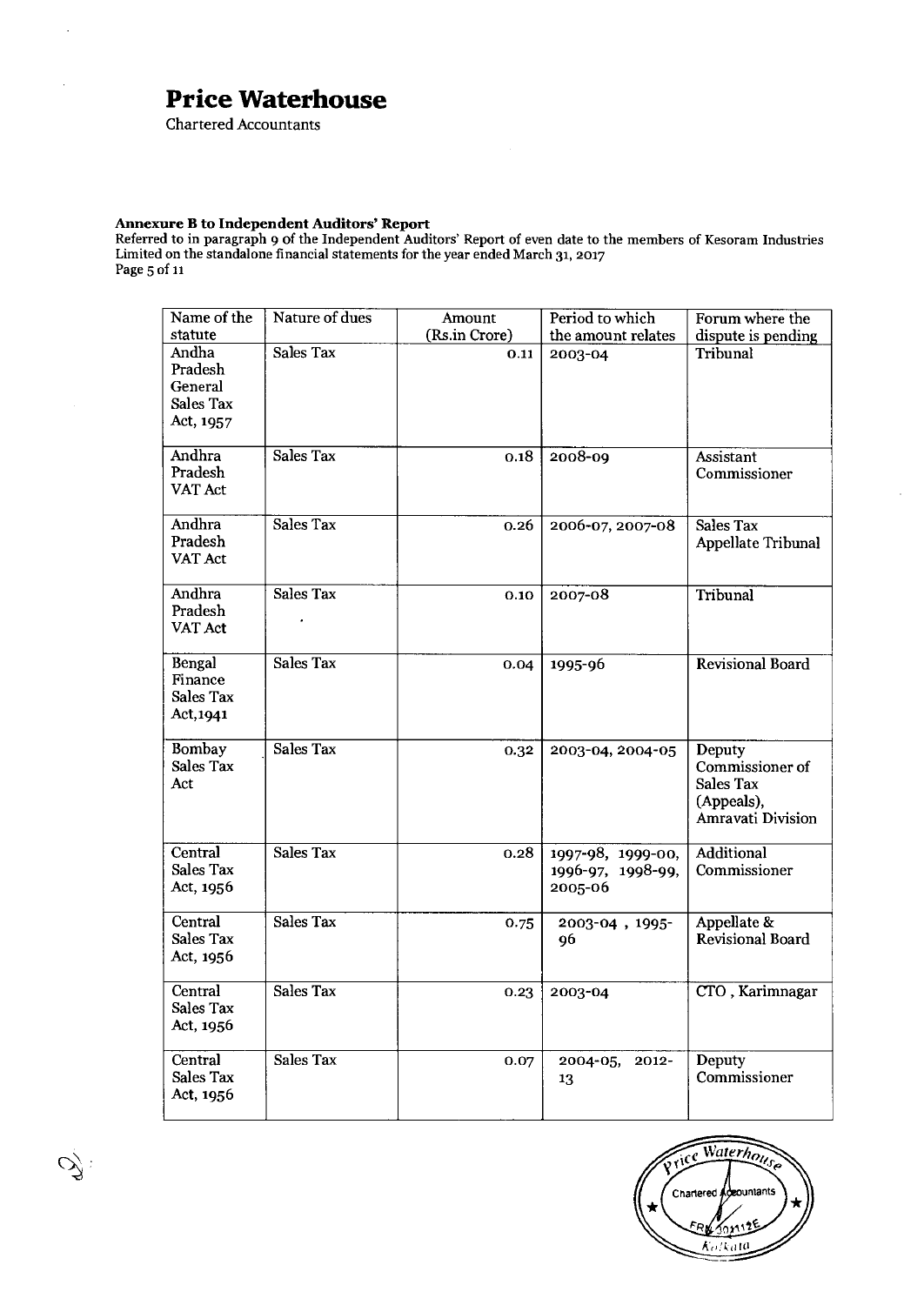Chartered Accountants

 $\ddot{\phantom{a}}$ 

 $\overline{a}$ 

#### **Annexure B to Independent Auditors' Report**

Referred to in paragraph 9 of the Independent Auditors' Report of even date to the members of Kesoram Industries Limited on the standalone financial statements for the year ended March 31, 2017 Page 6 of it

| Name of the<br>statute            | Nature of dues   | Amount<br>(Rs.in Crore) | which<br>Period to<br>the amount relates                                                         | Forum where the                                                   |
|-----------------------------------|------------------|-------------------------|--------------------------------------------------------------------------------------------------|-------------------------------------------------------------------|
| Central<br>Sales Tax<br>Act, 1956 | <b>Sales Tax</b> | 15.25                   | 2003-04, 2009-<br>10                                                                             | dispute is pending<br><b>High Court</b>                           |
| Central<br>Sales Tax<br>Act, 1956 | <b>Sales Tax</b> | 1.20                    | 2011-12                                                                                          | <b>JCCT</b>                                                       |
| Central<br>Sales Tax<br>Act, 1956 | Sales Tax        | 2.34                    | 2014-15                                                                                          | Joint<br>Commissioner                                             |
| Central<br>Sales Tax<br>Act, 1956 | Sales Tax        | 0.06                    | 2010-11                                                                                          | Joint<br>Commissioner of<br><b>Commercial Taxes</b><br>(Appeals). |
| Central<br>Sales Tax<br>Act, 1956 | Sales Tax        | 0.10                    | 2011-12,<br>$2012 -$<br>13, 2013-14                                                              | Joint<br>Commissioner<br>(Appeals)                                |
| Central<br>Sales Tax<br>Act, 1956 | Sales Tax        | 1.32                    | 1991-92, 1995-96,<br>1997-98, 2001-02,<br>2004-05, 2011-12                                       | Karnataka Sales<br>Tax Appellate<br>Tribunal                      |
| Central<br>Sales Tax<br>Act, 1956 | Sales Tax        | 0.28                    | 1998-99, 2008-09,<br>2010-11                                                                     | Revisional Board                                                  |
| Central<br>Sales Tax<br>Act, 1956 | Sales Tax        | 0.05                    | 1995-96, 1997-98                                                                                 | Sales Tax Tribunal                                                |
| Central<br>Sales Tax<br>Act, 1956 | <b>Sales Tax</b> | 2.23                    | 2003-04                                                                                          | Supreme Court                                                     |
| Central<br>Sales Tax<br>Act, 1956 | Sales Tax        | 8.05                    | 1994-95, 1999-00,<br>$2002 - 03,$<br>$2004 -$<br>2007-08,<br>05,<br>2008-09, 2009-10,<br>2010-11 | Tribunal                                                          |

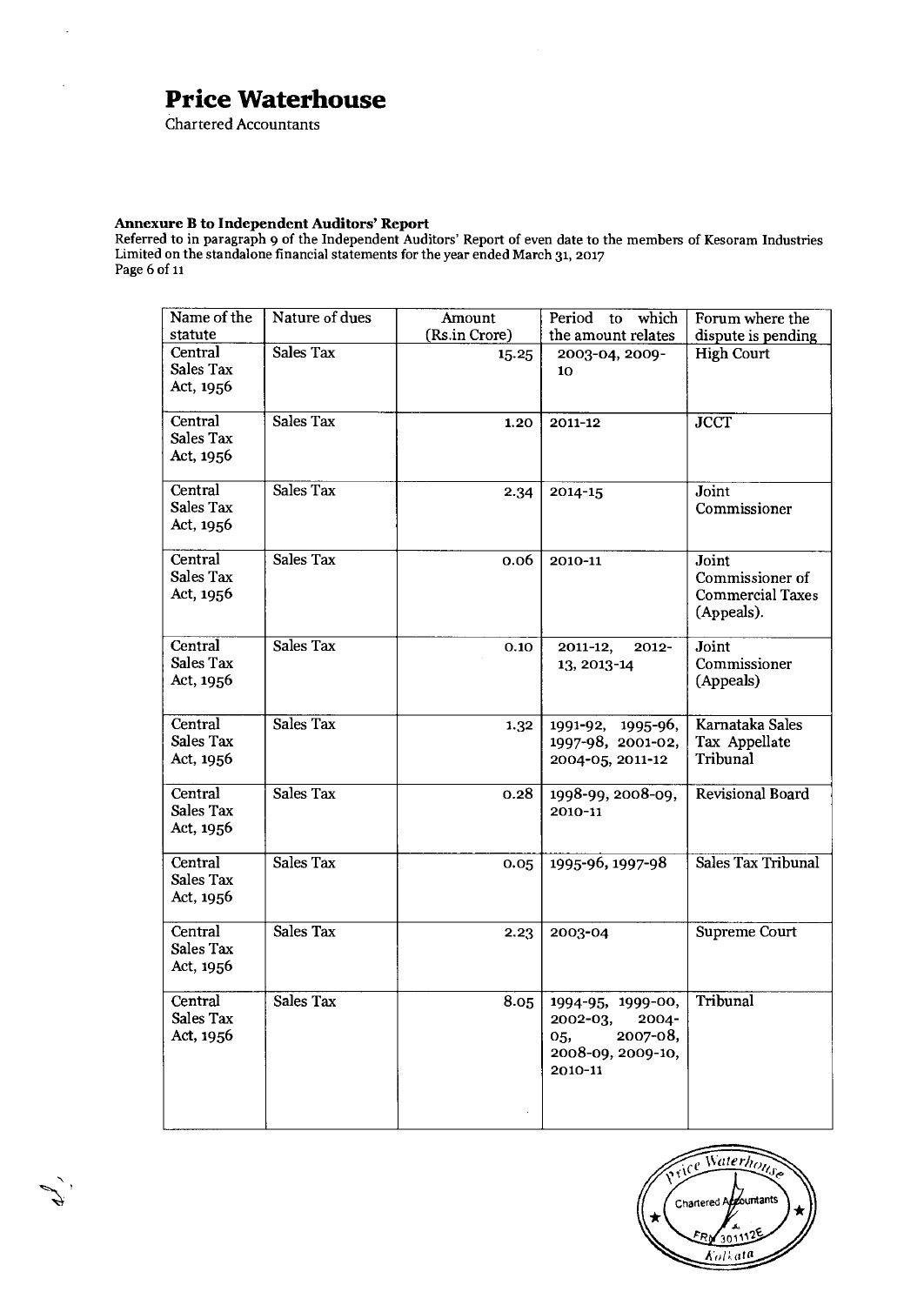Chartered Accountants

 $\overline{a}$ 

#### **Annexure B to Independent Auditors' Report**

Referred to in paragraph 9 of the Independent Auditors' Report of even date to the members of Kesoram Industrie Limited on the standalone financial statements for the year ended March 31, 2017 Page 7 of 11

| Name of the<br>statute                                   | Nature of dues   | Amount<br>(Rs.in Crore) | Period to<br>which<br>the amount relates                        | Forum where the<br>dispute is pending                    |
|----------------------------------------------------------|------------------|-------------------------|-----------------------------------------------------------------|----------------------------------------------------------|
| Central<br>Sales Tax<br>Act, 1956                        | <b>Sales Tax</b> | 0.52                    | 2006-07                                                         | <b>Tribunal &amp; High</b><br>Court                      |
| Central<br>Sales Tax<br>Act, 1956                        | Sales Tax        | 6.76                    | 2004-05,<br>$2005 -$<br>2006-07,<br>06,<br>2007-<br>08, 2008-09 | <b>WB</b> Appellate &<br>Revisional Board                |
| Central<br>Sales Tax<br>Act, 1956                        | Sales Tax        | 0.05                    | 2013-14                                                         | Senior Joint<br>Commissioner,<br>Corporate               |
| Central<br>Sales Tax<br>Act, 1956                        | Sales Tax        | 0.04                    | 2009-10                                                         | <b>West Bengal</b><br>Appellate &<br>Revisional Board    |
| <b>CST</b><br>demanded<br>under UP<br>Trade<br>Act, 1948 | Sales Tax        | 0.01                    | 2005-06, 2006-07                                                | <b>Addition</b><br>Commissioner<br>(Appeals)             |
| Delhi Sales<br>Act, 1975                                 | Sales Tax        | 0.42                    | 1999-00                                                         | Assessing<br>Authority                                   |
| Jharkhand<br>Vat, 2005                                   | Sales Tax        | 0.73                    | 2010-11, 2012-13                                                | Commissioner of<br>Commercial Taxes,<br>Ranchi           |
| Jharkhand<br>Vat, 2005                                   | Sales Tax        | 0.06                    | 2011-12                                                         | Dy. Commissioner<br>of Sales Tax,<br>Dumka,<br>Jharkhand |
| Jharkhand<br>Vat, 2005                                   | Sales Tax        | 0.13                    | 2011-12, 2012-13                                                | Joint<br>Commissioner<br>(Appeals)                       |
| Jharkhand<br>Vat, 2005                                   | Sales Tax        | 0.14                    | 2010-11                                                         | Tribunal                                                 |

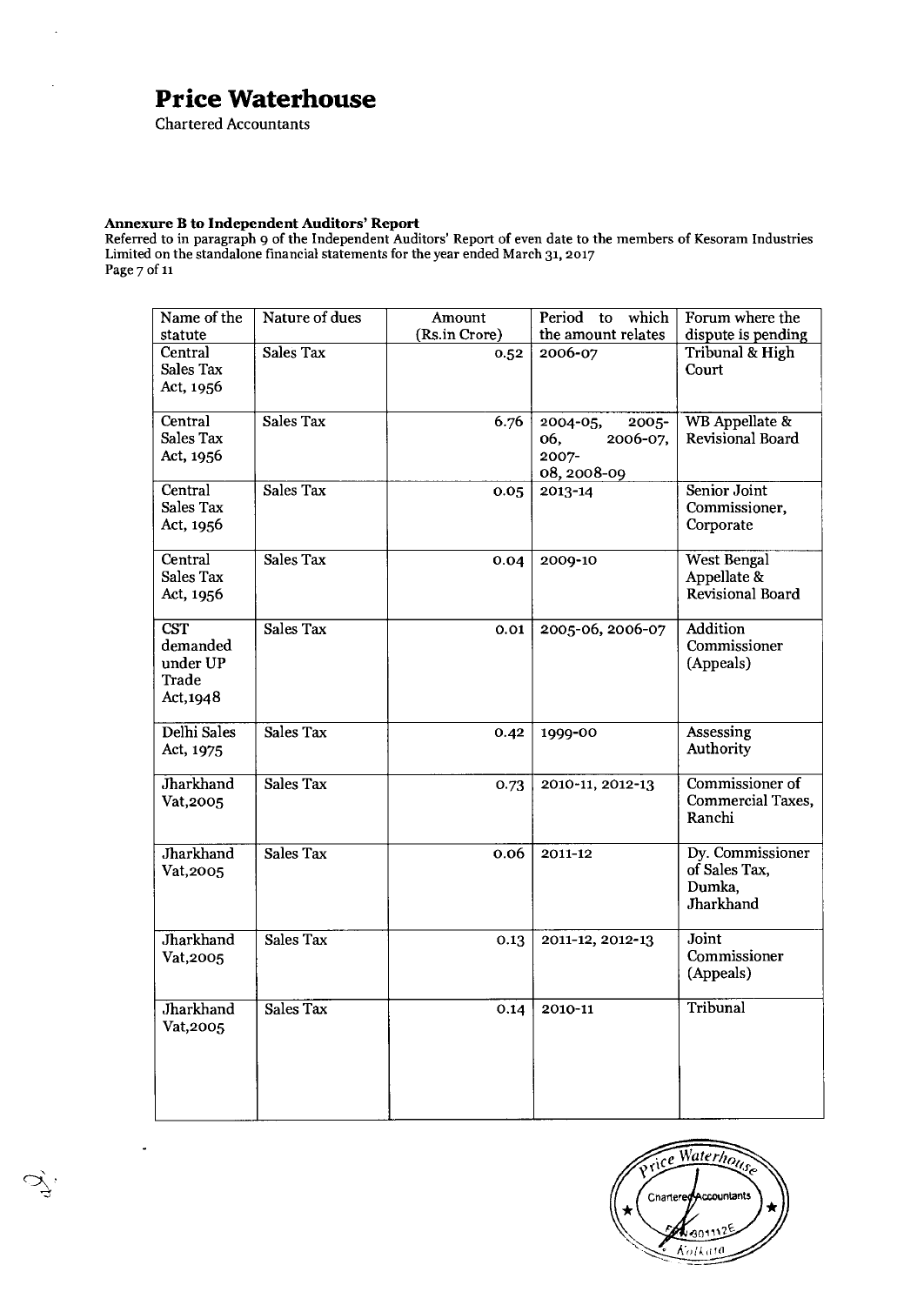Chartered Accountants

l.

Ž

#### **Annexure B to Independent Auditors' Report**

Referred to in paragraph 9 of the Independent Auditors' Report of even date to the members of Kesoram Industries Limited on the standalone financial statements for the year ended March 31, 2017 Page 8 of 11

| Name of the<br>statute                                | Nature of dues   | Amount<br>(Rs.in Crore) | Period to which<br>the amount relates | Forum where the<br>dispute is pending        |
|-------------------------------------------------------|------------------|-------------------------|---------------------------------------|----------------------------------------------|
| Maharashtr<br>a Value<br><b>Added Tax</b><br>Act 2002 | Sales Tax        | 0.03                    | 2012-13                               | Commissioner of<br>Sales Tax, Solapur        |
| Odisha<br>Value Added<br>Tax Act,<br>2004             | Sales Tax        | 8.12                    | 2010-11                               | Addition<br>Commissioner<br>(Appeals)        |
| Odisha<br>Value Added<br>Tax Act,<br>2004             | Sales Tax        | 1.01                    | 2005-06, 2006-07,<br>2007-08          | Additional<br>Commissioner                   |
| Odisha<br>Value Added<br>Tax Act,<br>2004             | <b>Sales Tax</b> | 0.69                    | 2008-09                               | <b>CTC TRIBUNAL</b>                          |
| Odisha<br>Value Added<br>Tax Act,<br>2004             | Sales Tax        | 3.34                    | 2011-12                               | <b>JCCT</b>                                  |
| Odisha<br>Value Added<br>Tax Act,<br>2004             | <b>Sales Tax</b> | 5.26                    | 2009-10                               | <b>Sales Tax Tribunal</b>                    |
| Rajasthan<br>VAT act,<br>2003                         | Sales Tax        | 0.01                    | 2013-14                               | Assistant<br>Commissioner<br>Officer Pali    |
| Tamil Nadu<br>General<br>Sales Tax<br>Act, 1959       | Sales Tax        | 0.18                    | 1999-00                               | Chennai High<br>Court                        |
| <b>UP Trade</b><br>Tax<br>Act, 1948                   | Sales Tax        | 0.07                    | 2006-07                               | <b>Addition</b><br>Commissioner<br>(Appeals) |
|                                                       |                  |                         |                                       |                                              |



 $\bar{z}$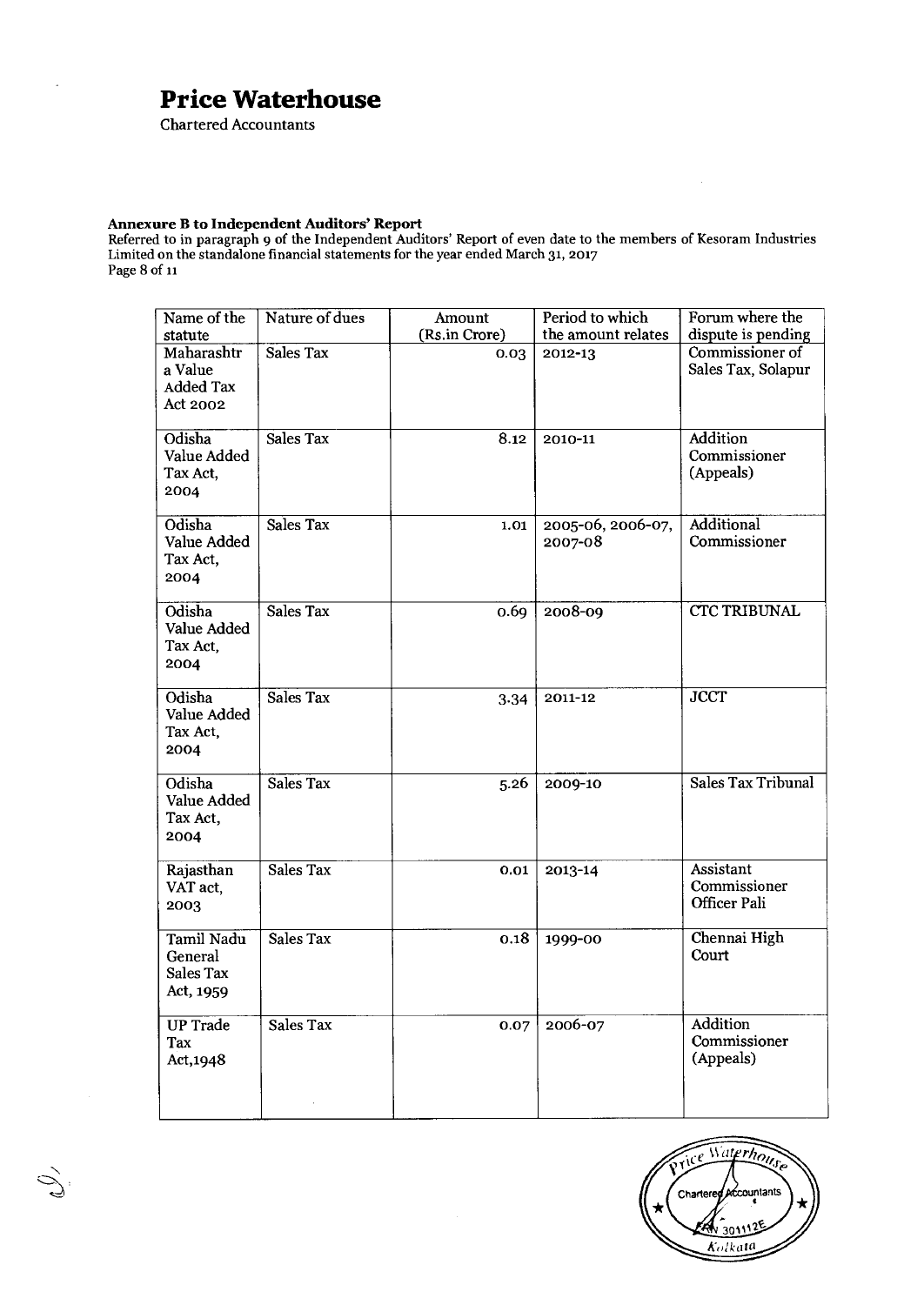Chartered Accountants

 $\mathcal{L}$ 

#### **Annexure B to Independent Auditors' Report**

Referred to in paragraph 9 of the Independent Auditors' Report of even date to the members of Kesoram Industries Limited on the standalone financial statements for the year ended March 31, 2017 Page 9 of it

| Name of the<br>statute                 | Nature of dues   | Amount<br>(Rs.in Crore) | Period to which<br>the amount relates     | Forum where the<br>dispute is pending                 |
|----------------------------------------|------------------|-------------------------|-------------------------------------------|-------------------------------------------------------|
| <b>UP VAT</b>                          | <b>Sales Tax</b> | 0.43                    | 2010-11, 2011-12                          | Addition<br>Commissioner<br>(Appeals)                 |
| <b>Uttarakhand</b><br>VAT Act,<br>2005 | Sales Tax        | 0.17                    | 2013-14                                   | <b>High Court</b>                                     |
| <b>W.B VAT</b><br>ACT, 2003            | Sales Tax        | 11.56                   | 2007-08, 2008-<br>09, 2009-10,<br>2010-11 | <b>Revisional Board</b>                               |
| W.B VAT<br>ACT, 2003                   | <b>Sales Tax</b> | 4.60                    | 2005-06, 2008-09                          | WB Appellate &<br>Revisional Board                    |
| W.B VAT<br>ACT, 2003                   | Sales Tax        | 4.76                    | 2010-11                                   | <b>WB</b> Revisional<br><b>Board</b>                  |
| <b>W.B VAT</b><br>ACT,2003             | Sales Tax        | 0.78                    | 2009-10                                   | <b>West Bengal</b><br>Appellate &<br>Revisional Board |
| W.B VAT<br>ACT,2003                    | Sales Tax        | 0.15                    | 2006-07                                   | West Bengal<br><b>Taxation Tribunal</b>               |
| <b>WB</b> Sales<br>Tax<br>Act, 1994    | Sales Tax        | 0.04                    | 1999-00                                   | <b>Additional</b><br>Commissioner,<br>Sales Tax       |
| <b>WB</b> Sales<br>Tax<br>Act, 1994    | Sales Tax        | 0.25                    | 1995-96, 1997-98,<br>2001-02              | Deputy<br>Commissioner                                |
| <b>WB Sales</b><br>Tax<br>Act, 1994    | Sales Tax        | 0.24                    | 2004-05                                   | Sr. Jt.<br>Commissioner<br>(Appellate<br>Authority)   |
| <b>WB</b> Sales<br>Tax<br>Act, 1994    | Sales Tax        | 1.06                    | 1995-96                                   | WB Appellate &<br>Revisional Board                    |
| <b>WB</b> Sales<br>Tax<br>Act, 1994    | Sales Tax        | 0.13                    | 1998-99                                   | <b>West Bengal</b><br><b>Taxation Tribunal</b>        |

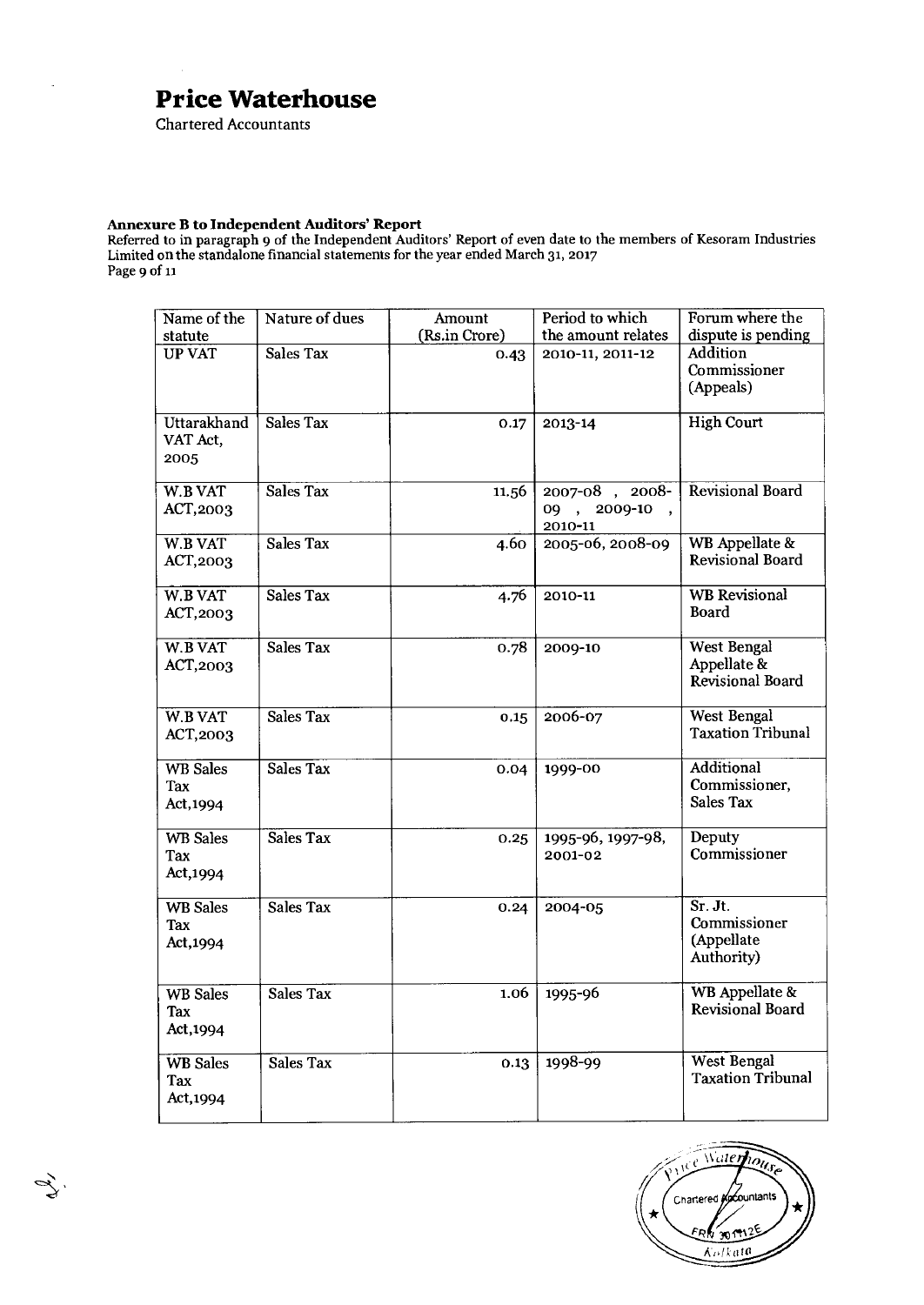Chartered Accountants

#### **Annexure B to Independent Auditors' Report**

Referred to in paragraph 9 of the Independent Auditors' Report of even date to the members of Kesoram Industries Limited on the standalone financial statements for the year ended March 31, 2017 Page 10 of ii

| Name of the<br>statute | Nature of dues | Amount<br>(Rs.in Crore) | Period to which<br>the amount relates                        | Forum where the<br>dispute is pending                   |
|------------------------|----------------|-------------------------|--------------------------------------------------------------|---------------------------------------------------------|
| WB VAT<br>Act, 2003    | Sales Tax      | 1.32                    | $2003 - 04$ ,<br>$2004 -$<br>$2006 - 07$ ,<br>05,<br>2007-08 | Appellate &<br>Revisional Board                         |
| WB VAT<br>Act. 2003    | Sales Tax      | 0.02                    | 1987-88                                                      | Assessing<br>Authority (matter<br>remanded by<br>Board) |

- viii. According to the records of the Company examined by us and the information and explanation given to us, the Company has not defaulted in repayment of loans or borrowings to any financial institution or bank or Government or dues to debenture holders as at the balance sheet date.
- ix. In our opinion, and according to the information and explanations given to us, the moneys raised by way of initial public offer or further public offer (including debt instruments) and term loans have been applied for the purposes for which they were obtained.
- x. During the course of our examination of the books and records of the Company, carried out in accordance with the generally accepted auditing practices in India, and according to the information and explanations given to us, we have neither come across any instance of material fraud by the Company or on the Company by its officers or employees, noticed or reported during the year, nor have we been informed of any such case by the Management.
- xi. The Company has paid/ provided for managerial remuneration in accordance with the requisite approvals mandated by the provisions of Section 197 read with Schedule V to the Act.
- xii. As the Company is not a Nidhi Company and the Nidhi Rules, 2014 are not applicable to it, the provisions of Clause 3(xii) of the Order are not applicable to the Company.
- xiii. The Company has entered into transactions with related parties in compliance with the provisions of Sections 177 and 188 of the Act. The details of such related party transactions have been disclosed in the financial statements as required under Accounting Standard (AS) 18, Related Party Disclosures specified under Section 133 of the Act, read with Rule 7 of the Companies (Accounts) Rules, 2014.
- xiv. The Company had made a preferential allotment/ private placement of shares during the previous year under review, in compliance with the requirements of Section 42 of the Act. The amounts raised have been used for the purpose for which funds were raised as described below:

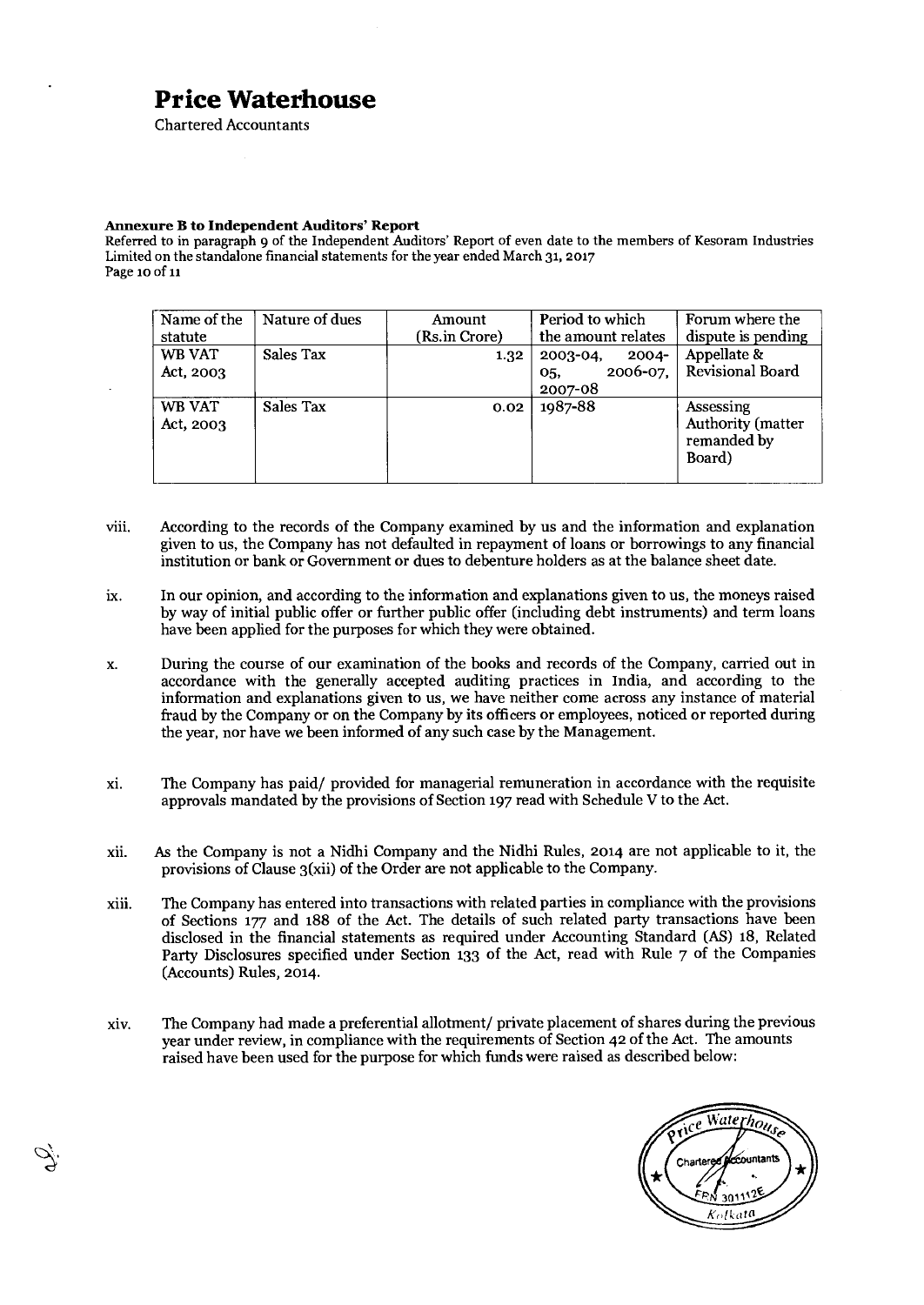Chartered Accountants

#### **Annexure B to Independent Auditors' Report**

Referred to in paragraph 9 of the Independent Auditors' Report of even date to the members of Kesoram Industries Limited on the standalone financial statements for the year ended March 31, 2017 Page 11 of 11

| Nature of securities viz.<br>Equity share /<br>Preference shares /<br><b>Convertible Debenture</b> | Purpose for<br>for which<br>funds raised | <b>Total Amount</b><br>Raised / opening<br>unutilized balance<br>(Rs in Crore) | Amount utilized for<br>the other purpose<br>(Rs in Crore) | Un-utilized<br>balance as at<br><b>Balance</b> sheet<br>date (Rs in<br>Crore) |
|----------------------------------------------------------------------------------------------------|------------------------------------------|--------------------------------------------------------------------------------|-----------------------------------------------------------|-------------------------------------------------------------------------------|
| Equity share /<br>Preference shares                                                                | General<br>corporate<br>purposes         | 180.                                                                           |                                                           |                                                                               |

- xv. The Company has not entered into any non cash transactions with its directors or persons connected with him. Accordingly, the provisions of Clause 3(xv) of the Order are not applicable to the Company.
- xvi. The Company is not required to be registered under Section 45-IA of the Reserve Bank of India Act, 1934. Accordingly, the provisions of Clause 3(xvi) of the Order are not applicable to the Company.

For Price Waterhouse Firm Registration Number: 301112E Chartered Accountants

•

Prabal Kr. Sarkar<br>Partner April 28, 2017 Membership Number 52340

Kolkata Partner

Š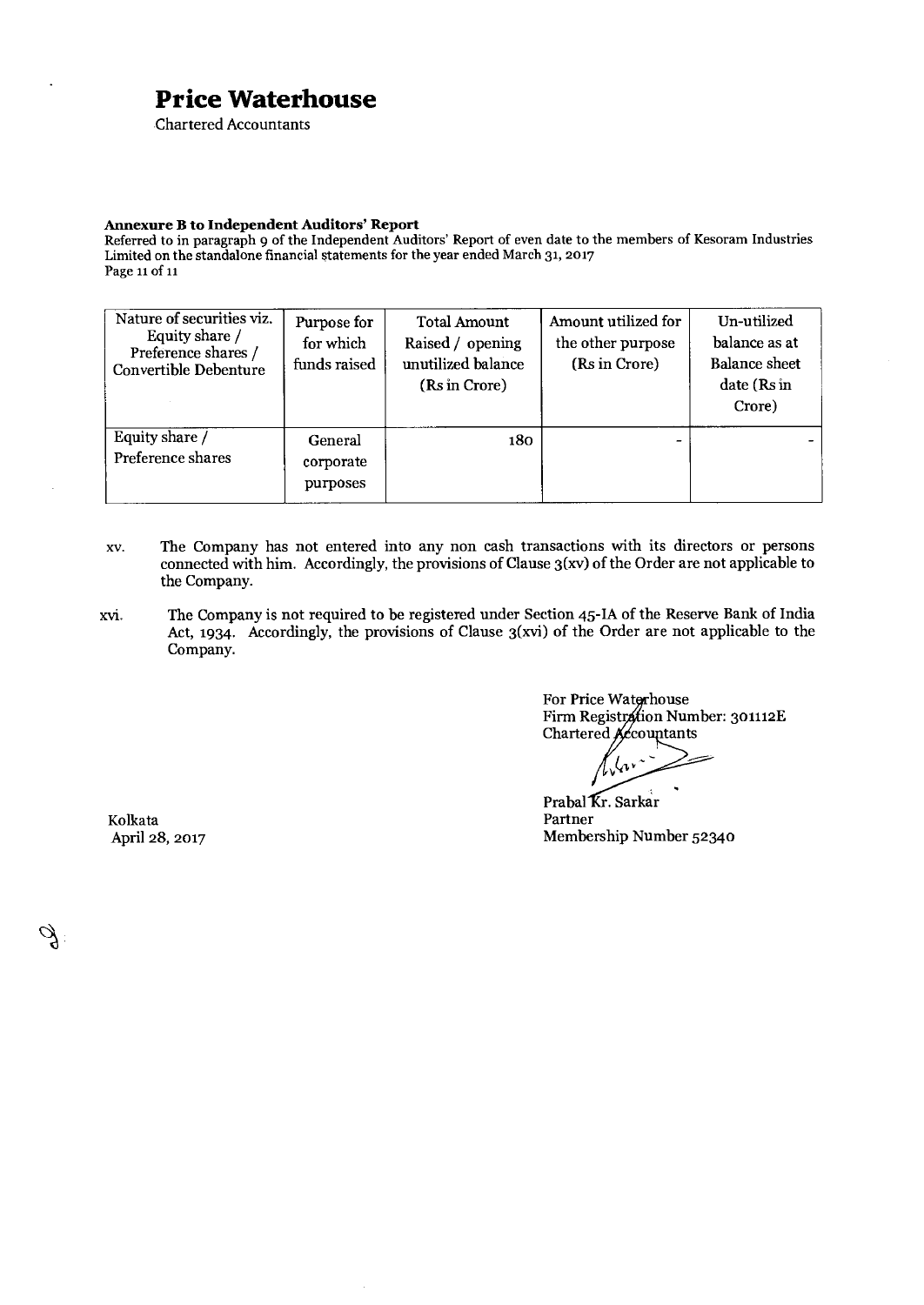Chartered Accountants

#### **To the Members of Kesoram Industries Limited**

#### **Report on the Consolidated Financial Statements**

1. We have audited the accompanying consolidated financial statements of Kesoram Industries Limited ("hereinafter referred to as the Holding Company") and its subsidiary(the Holding Company and its subsidiary together referred to as "the Group") company (refer Note 2.2(vi) to the attached consolidated financial statements), comprising of the consolidated Balance Sheet as at March 31, 2017, the consolidated Statement of Profit and Loss, the consolidated Cash Flow Statement for the year then ended, and a summary of significant accounting policies and other explanatory information prepared based on the relevant records (hereinafter referred to as "the Consolidated Financial Statements").

#### **Management's Responsibility for the Consolidated Financial Statements**

2. The Holding Company's Board of Directors is responsible for the preparation of these consolidated financial statements in terms of the requirements of the Companies Act, 2013 (hereinafter referred to as "the Act") that give a true and fair view of the consolidated financial position, consolidated financial performance and consolidated cash flows of the Group in accordance with accounting principles generally accepted in India including the Accounting Standards specified under Section 133 of the Act read with Rule 7 of the Companies (Accounts) Rules, 2014. The Holding Company's Board of Directors is also responsible for ensuring accuracy of records including financial information considered necessary for the preparation of Consolidated Financial Statements. The respective Board of Directors of the companies included in the Group are responsible for maintenance of adequate accounting records in accordance with the provisions of the Act for safeguarding the assets of the Group respectively and for preventing and detecting frauds and other irregularities; the selection and application of appropriate accounting policies; making judgements and estimates that are reasonable and prudent; and the design, implementation and maintenance of adequate internal financial controls, that were operating effectively for ensuring the accuracy and completeness of the accounting records, relevant to the preparation and presentation of the financial statements that give a true and fair view and are free from material misstatement, whether due to fraud or error, which has been used for the purpose of preparation of the consolidated financial statements by the Directors of the Holding Company, as aforesaid.

#### **Auditors' Responsibility**

3. Our responsibility is to express an opinion on these consolidated financial statements based on our audit. While conducting the audit, we have taken into account the provisions of the Act and the Rules made thereunder including the accounting standards and matters which are required to be included in the audit report.

Waterhouse **Chartered Accountants** 

Price Waterhouse, Plot No. Y 14, Block EP, Sector V, Salt Lake Electronic Complex, Buth Nas *Kolkata - 700 091* 

*T. +91 (33) 2357 9260, +91 (33) 2357 760o, F: +91(33) 2357 7496*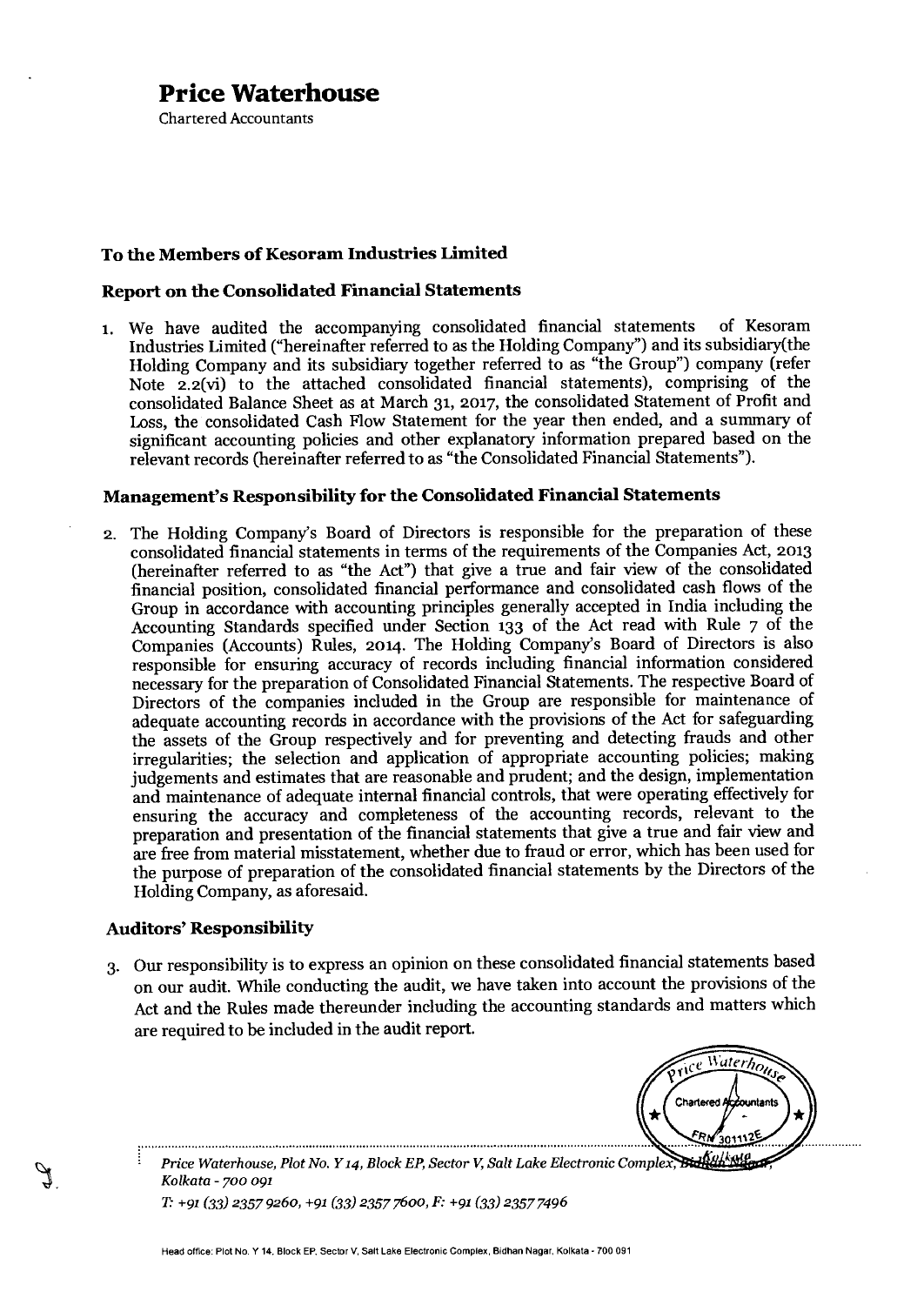Chartered Accountants

INDEPENDENT AUDITORS' REPORT To the Members of Kesoram Industries Limited Report on the Consolidated Financial Statements Page 2 of 4

- 4. We conducted our audit in accordance with the Standards on Auditing specified under Section 143(10) of the Act and other applicable authoritative pronouncements issued by the Institute of Chartered Accountants of India. Those Standards and pronouncements require that we comply with ethical requirements and plan and perform the audit to obtain reasonable assurance about whether the consolidated financial statements are free from material misstatement.
- 5. An audit involves performing procedures to obtain audit evidence about the amounts and disclosures in the consolidated financial statements. The procedures selected depend on the auditors' judgement, including the assessment of the risks of material misstatement of the consolidated financial statements, whether due to fraud or error. In making those risk assessments, the auditor considers internal financial control relevant to the Holding Company's preparation of the consolidated financial statements that give a true and fair view, in order to design audit procedures that are appropriate in the circumstances. An audit also includes evaluating the appropriateness of the accounting policies used and the reasonableness of the accounting estimates made by the Holding Company's Board of Directors, as well as evaluating the overall presentation of the consolidated financial statements.
- 6. We believe that the audit evidence obtained by us and the audit evidence obtained by the other auditors in terms of their reports referred to in sub-paragraph 8 of the Other Matters paragraph below is sufficient and appropriate to provide a basis for our audit opinion on the consolidated financial statements.

#### **Opinion**

7. In our opinion and to the best of our information and according to the explanations given to us, the aforesaid consolidated financial statements give the information required by the Act in the manner so required and give a true and fair view in conformity with the accounting principles generally accepted in India of the consolidated state of affairs of the Group as at March 31, 2017 and their consolidated loss and their consolidated cash flows for the year ended on that date.

Waterhous Chartered<sup>4</sup> 3011 Kolkat@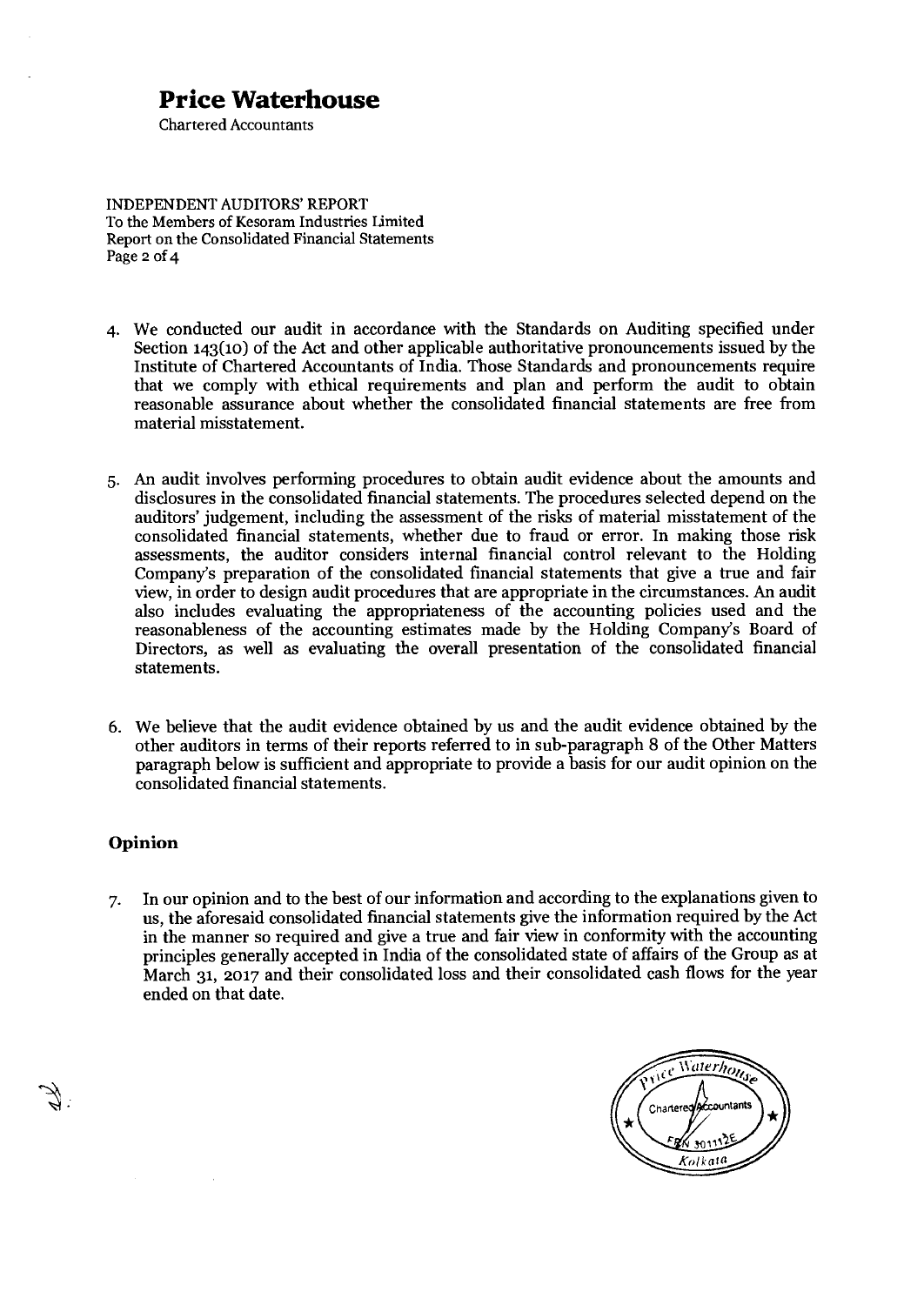Chartered Accountants

INDEPENDENT AUDITORS' REPORT To the Members of Kesoram Industries limited Report on the Consolidated Financial Statements Page 3 of 4

#### **Other Matter**

8. We did not audit the financial statement of the subsidiary whose financial statement reflect total assets of Rs 566.08 Crores and net assets of Rs (79.36) Crores as at March 31, 2017, total revenue of Rs. i80.o5 Crores, net loss of Rs io9.25 Crores and net cash flows amounting to Rs 24.76 Crores for the year ended on that date, as considered in the consolidated financial statements. These financial statements have been audited by other auditor whose report have been furnished to us by the Management, and our opinion on the consolidated financial statements insofar as it relates to the amounts and disclosures included in respect of these subsidiary company and our report in terms of sub-section (3) of Section 143 of the Act insofar as it relates to the aforesaid subsidiary company is based solely on the reports of the other auditors.

#### **Report on Other Legal and Regulatory Requirements**

9. As required by Sectioni43(3) of the Act, we report, to the extent applicable, that:

(a)We have sought and obtained all the information and explanations which to the best of our knowledge and belief were necessary for the purposes of our audit of the aforesaid consolidated financial statements.

(b) In our opinion, proper books of account as required by law maintained by the Holding Company and its subsidiary included in the Group including relevant records relating to preparation of the aforesaid consolidated financial statements have been kept so far as it appears from our examination of those books and records of the Holding Company and the reports of the other auditors.

(c)The Consolidated Balance Sheet, the Consolidated Statement of Profit and Loss, and the Consolidated Cash Flow Statement dealt with by this Report are in agreement with the relevant books of account maintained by the Holding Company and its subsidiary included in the Group including relevant records relating to the preparation of the consolidated financial statements.

(d) In our opinion, the aforesaid consolidated financial statements comply with the Accounting Standards specified under Section 133 of the Act, read with Rule 7 of the Companies (Accounts)Rules, 2014.

(e) On the basis of the written representations received from the directors of the Holding Company as on March 31, 2017 taken on record by the Board of Directors of the Holding Company and the report of the statutory auditor of its subsidiary company, none of the directors of the Group companies is disqualified as on March 31, 2017 from being appointed as a director in terms of Section 164 (2) of the Act.

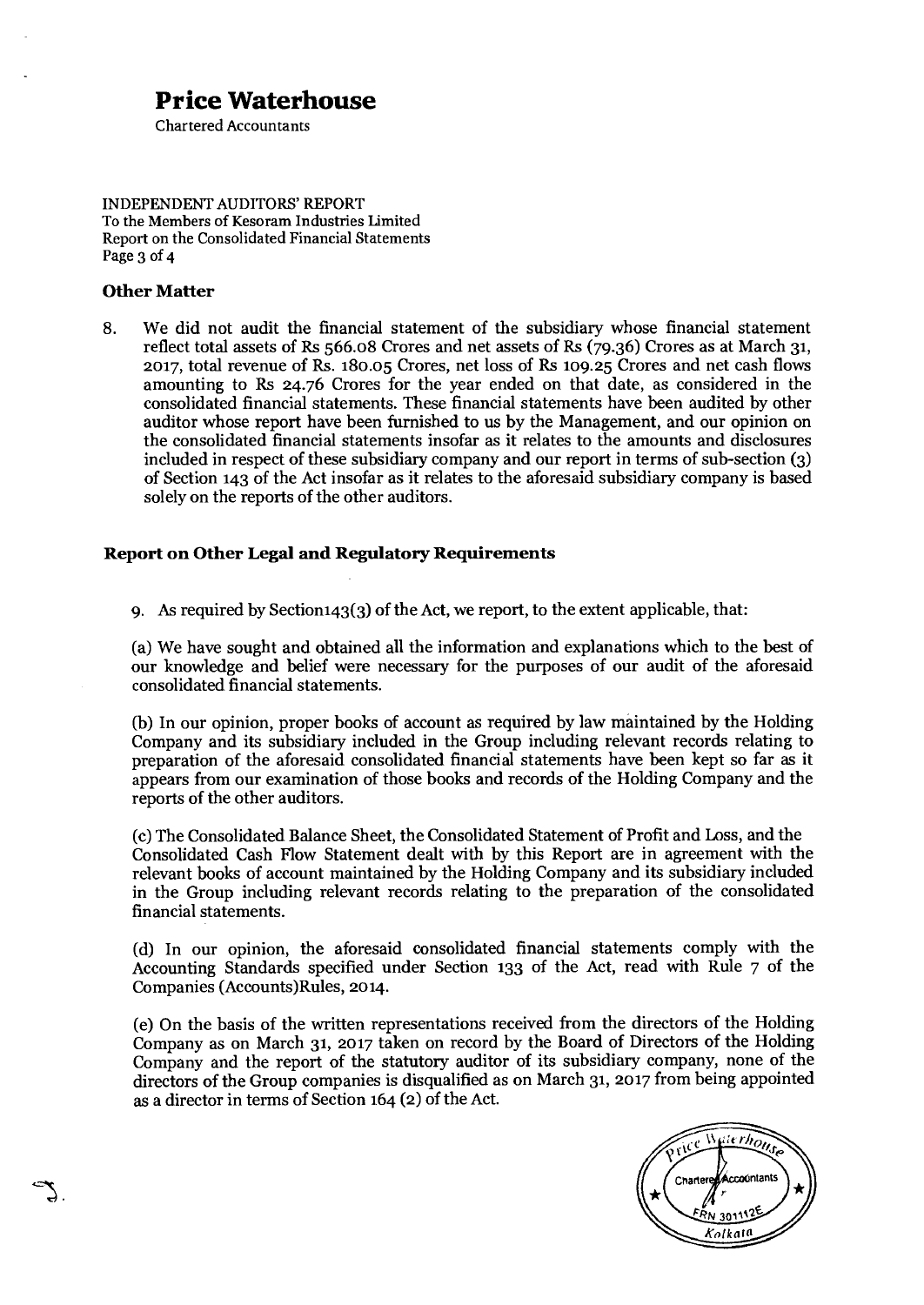Chartered Accountants

INDEPENDENT AUDITORS' REPORT To the Members of Kesoram Industries limited Report on the Consolidated Financial Statements Page 4 of 4

(f) With respect to the adequacy of the internal financial controls over financial reporting of the Holding Company and its subsidiary company and the operating effectiveness of such controls, refer to our separate Report in Annexure A.

(g)With respect to the other matters to be included in the Auditors' Report in accordance with Rule 11 of the Companies (Audit and Auditors) Rules, 2014, in our opinion and to the best of our information and according to the explanations given to us:

i. The consolidated financial statements disclose the impact, if any, of pending litigations as at March 31, 2017 on the consolidated financial position of the Group— Refer Note 31 to the consolidated financial statements.

ii. The Group did not have any long-term contracts including derivative contracts as at March 31, 2017.

iii. There has been no delay in transferring amounts, required to be transferred, to the Investor Education and Protection Fund by the Holding Company and its subsidiary company during the year ended March 31, 2017.

> For Price Waterhouse Firm Registration Number: 301112E Chartered Accountants

 $\frac{1}{2}$ 

Prabal Kr. Sarkar<br>Partner April 28, 2017 Membership Number 52340

Kolkata Partner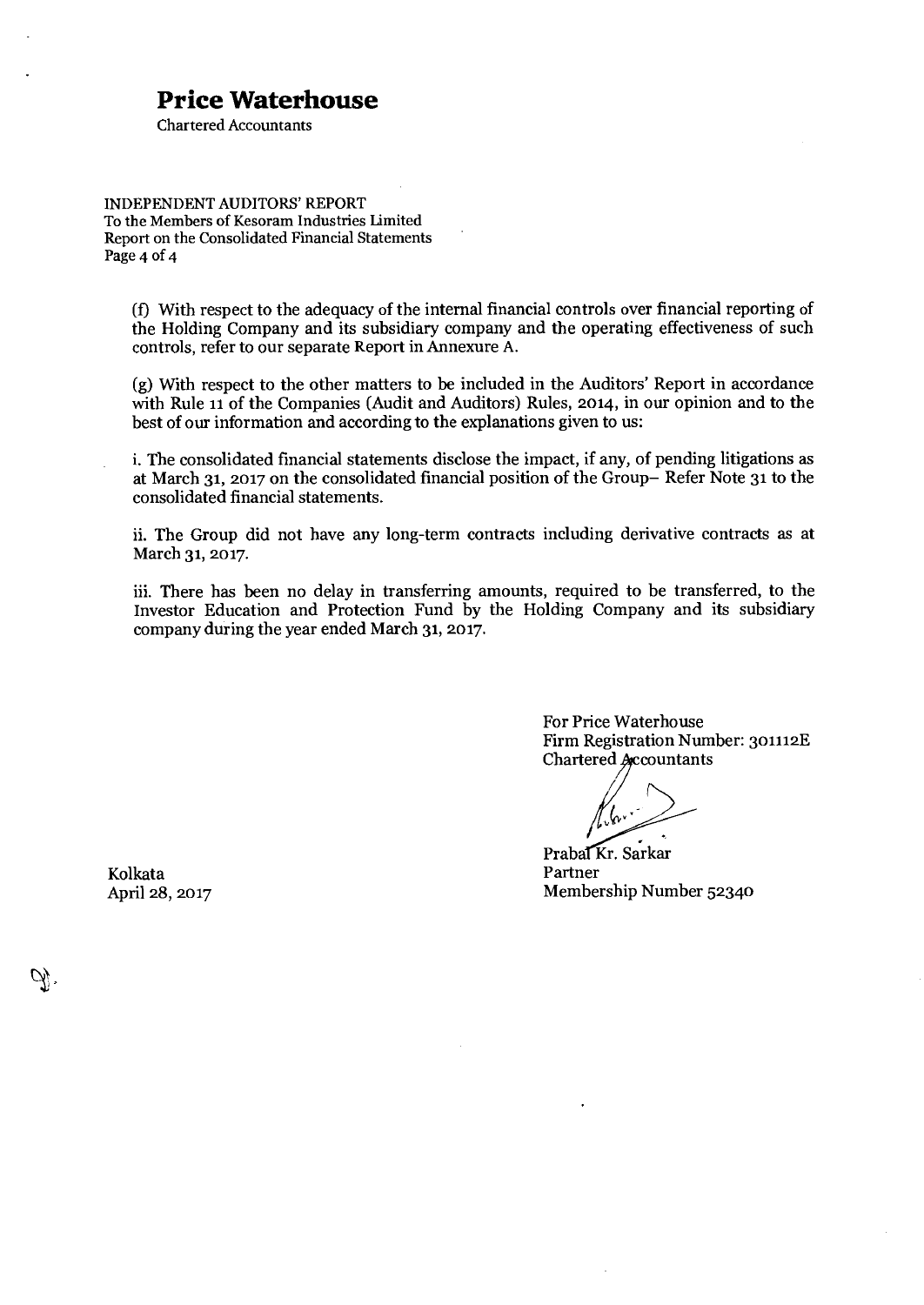Chartered Accountants

#### **Annexure A to Independent Auditors' Report**

Referred to in paragraph 9 (f) of the Independent Auditors' Report of even date to the members of Kesoram Industries Limited on the consolidated financial statements for the year ended March 31, 2017

Page 1 of 3

#### **Report on the Internal Financial Controls under Clause (i) of Sub-section 3 of Section 143 of the Act**

1.In conjunction with our audit of the consolidated financial statements of the Company as of and for the year ended March 31, 2017, we have audited the internal financial controls over financial reporting of Kesoram Industries Limited (hereinafter referred to as "the Holding Company")and its subsidiary company which are companies incorporated in India, as of that date.

#### **Management's Responsibility for Internal Financial Controls**

2.The respective Board of Directors of the Holding company and its subsidiary company, which are companies incorporated in India, are responsible for establishing and maintaining internal financial controls based on internal control over financial reporting criteria established by the Company considering the essential components of internal control stated in the Guidance Note on Audit of Internal Financial Controls Over Financial Reporting issued by the Institute of Chartered Accountants of India (ICAI). These responsibilities include the design, implementation and maintenance of adequate internal financial controls that were operating effectively for ensuring the orderly and efficient conduct of its business, including adherence to the respective company's policies, the safeguarding of its assets, the prevention and detection of frauds and errors, the accuracy and completeness of the accounting records, and the timely preparation of reliable financial information, as required under the Act.

#### **Auditor's Responsibility**

3. Our responsibility is to express an opinion on the Company's internal financial controls over financial reporting based on our audit. We conducted our audit in accordance with the Guidance Note on Audit of Internal Financial Controls Over Financial Reporting (the "Guidance Note") issued by the ICAI and the Standards on Auditing deemed to be prescribed under section 143(10) of the Companies Act, 2013, to the extent applicable to an audit of internal financial controls, both applicable to an audit of internal financial controls and both issued by the ICAI. Those Standards and the Guidance Note require that we comply with ethical requirements and plan and perform the audit to obtain reasonable assurance about whether adequate internal financial controls over financial reporting was established and maintained and if such controls operated effectively in all material respects.

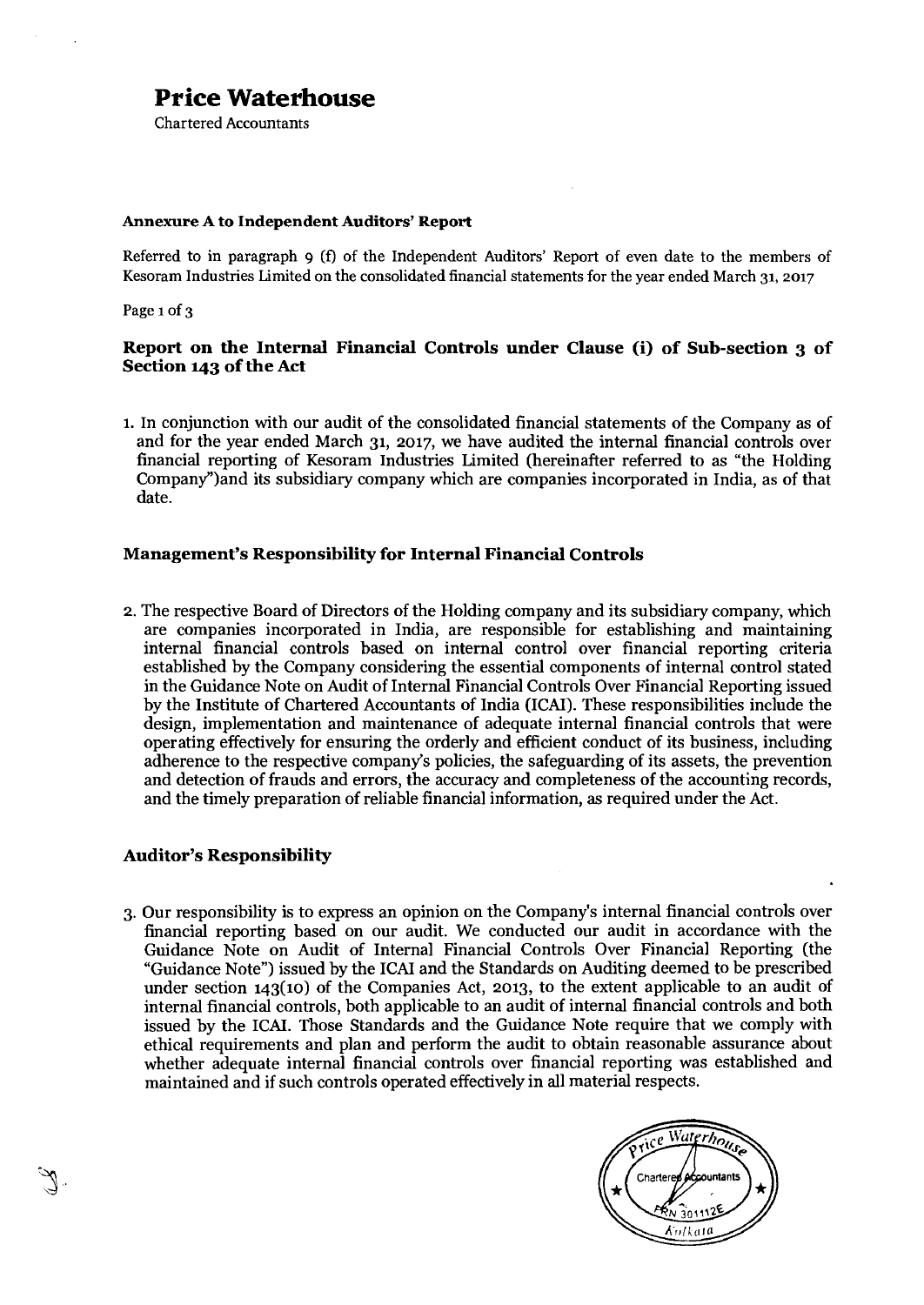Chartered Accountants

#### **Annexure A to Independent Auditors' Report**

Referred to in paragraph 9 (f) of the Independent Auditors' Report of even date to the members of Kesoram Industries Limited on the consolidated financial statements for the year ended March 31, 2017

Page 2 of 3

- 4. Our audit involves performing procedures to obtain audit evidence about the adequacy of the internal financial controls system over financial reporting and their operating effectiveness. Our audit of internal financial controls over financial reporting included obtaining an understanding of internal financial controls over financial reporting, assessing the risk that a material weakness exists, and testing and evaluating the design and operating effectiveness of internal control based on the assessed risk. The procedures selected depend on the auditor's judgement, including the assessment of the risks of material misstatement of the financial statements, whether due to fraud or error.
- 5. We believe that the audit evidence we have obtained and the audit evidence obtained by the other auditors in terms of their reports referred to in the Other Matters paragraph below, is sufficient and appropriate to provide a basis for our audit opinion on the Company's internal financial controls system over financial reporting.

#### **Meaning of Internal Financial Controls Over Financial Reporting**

6. A company's internal financial control over financial reporting is a process designed to provide reasonable assurance regarding the reliability of financial reporting and the preparation of financial statements for external purposes in accordance with generally accepted accounting principles. A company's internal financial control over financial reporting includes those policies and procedures that (1) pertain to the maintenance of records that, in reasonable detail, accurately and fairly reflect the transactions and dispositions of the assets of the company; (2)provide reasonable assurance that transactions are recorded as necessary to permit preparation of financial statements in accordance with generally accepted accounting principles, and that receipts and expenditures of the company are being made only in accordance with authorisations of management and directors of the company; and (3) provide reasonable assurance regarding prevention or timely detection of unauthorised acquisition, use, or disposition of the company's assets that could have a material effect on the financial statements.

#### **Inherent Limitations of Internal Financial Controls Over Financial Reporting**

7. Because of the inherent limitations of internal financial controls over financial reporting, including the possibility of collusion or improper management override of controls, material misstatements due to error or fraud may occur and not be detected. Also, projections of any evaluation of the internal financial controls over financial reporting to future periods are

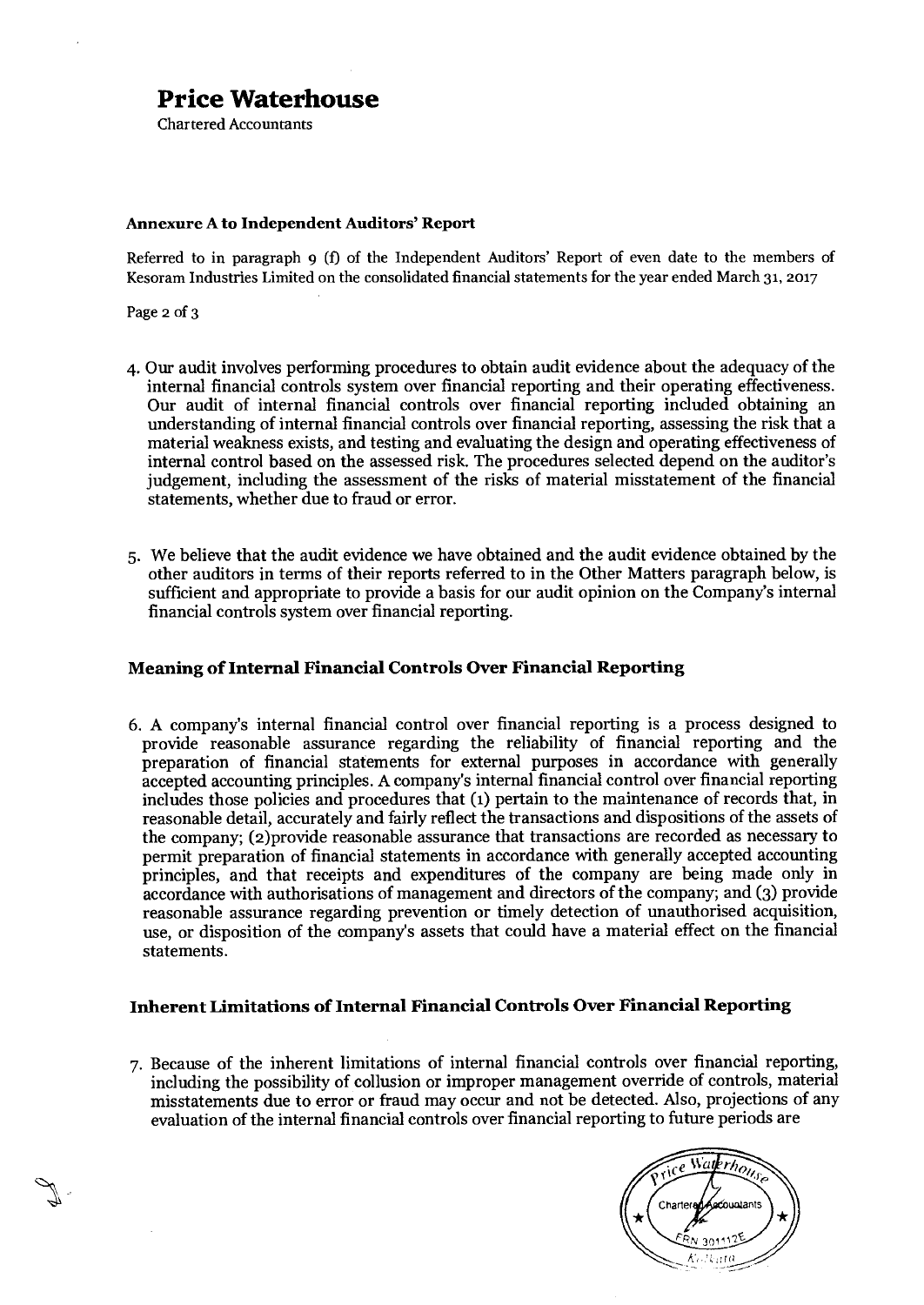Chartered Accountants

#### **Annexure A to Independent Auditors' Report**

Referred to in paragraph 9 (f) of the Independent Auditors' Report of even date to the members of Kesoram Industries Limited on the consolidated financial statements for the year ended March 31, 2017

Page 3 of 3

subject to the risk that the internal financial control over financial reporting may become inadequate because of changes in conditions, or that the degree of compliance with the policies or procedures may deteriorate.

#### **Opinion**

8. In our opinion, the Holding Company and its subsidiary company which are companies incorporated in India, have, in all material respects, an adequate internal financial controls system over financial reporting and such internal financial controls over financial reporting were operating effectively as at March 31, 2017, based on the internal control over financial reporting criteria established by the Company considering the essential components of internal control stated in the Guidance Note on Audit of Internal Financial Controls Over Financial Reporting issued by the Institute of Chartered Accountants of India.

#### **Other Matters**

9. Our aforesaid reports under Section 143(3)(i) of the Act on the adequacy and operating effectiveness of the internal financial controls over financial reporting insofar as it relates to one subsidiary company, which is incorporated in India, is based on the corresponding report of the auditor of such company incorporated in India. Our opinion is not qualified in respect of this matter.

> For Price Waterhouse Firm Registration Number: 301112E Chartered Accountants

Prabal Kr. Sarkar<br>Partner April 28, 2017 Membership Number 52340

Kolkata Partner